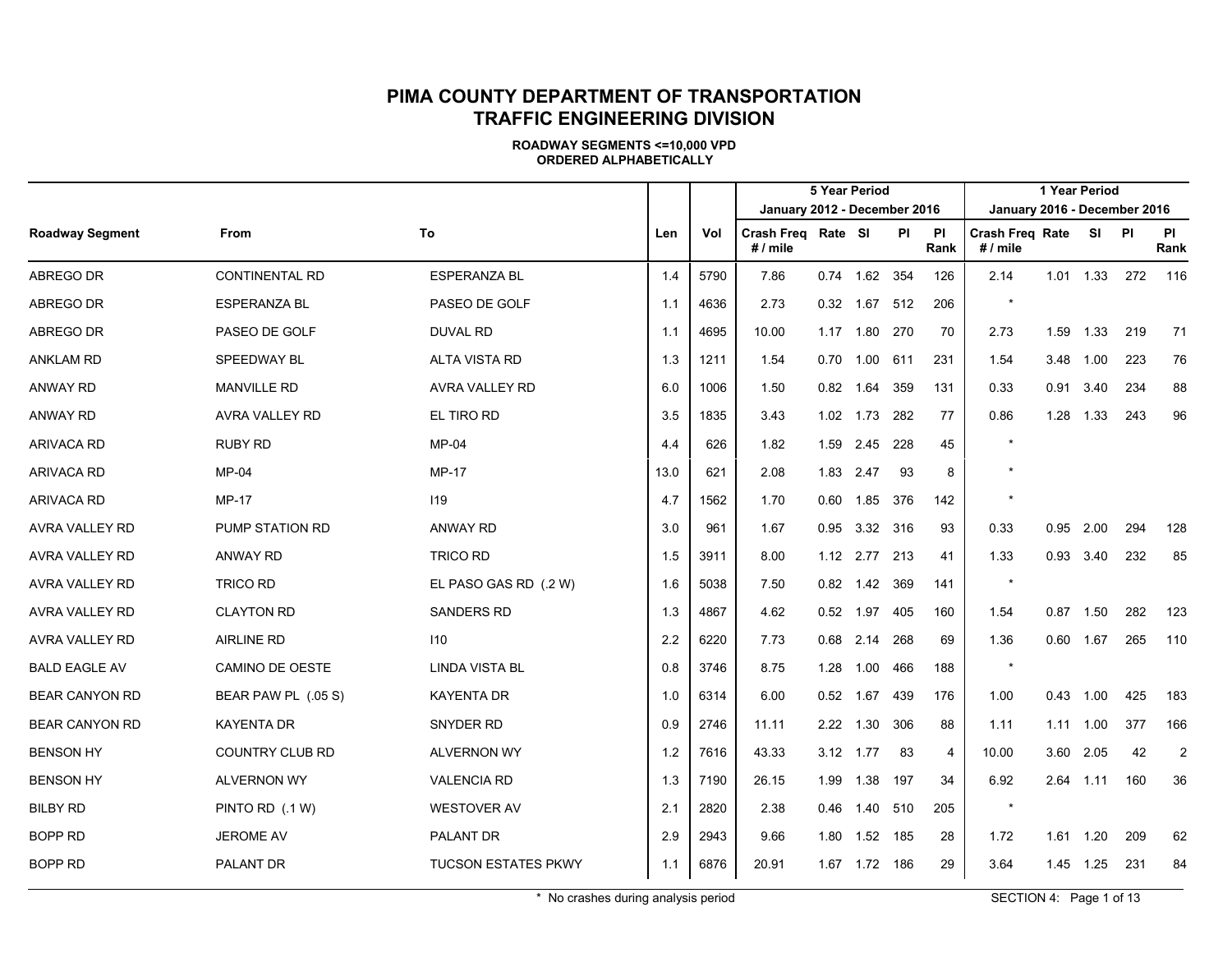|                            |                               |                               |     |      |                                  | <b>5 Year Period</b> |               |           |                   |                                    | 1 Year Period |           |     |                   |
|----------------------------|-------------------------------|-------------------------------|-----|------|----------------------------------|----------------------|---------------|-----------|-------------------|------------------------------------|---------------|-----------|-----|-------------------|
|                            |                               |                               |     |      | January 2012 - December 2016     |                      |               |           |                   | January 2016 - December 2016       |               |           |     |                   |
| <b>Roadway Segment</b>     | <b>From</b>                   | To                            | Len | Vol  | Crash Freq Rate SI<br>$# /$ mile |                      |               | <b>PI</b> | <b>PI</b><br>Rank | <b>Crash Freg Rate</b><br># / mile |               | SI PI     |     | <b>PI</b><br>Rank |
| BOPP RD                    | <b>TUCSON ESTATES PW</b>      | <b>KINNEY RD</b>              | 1.0 | 5354 | 9.00                             |                      | 0.92 1.53 363 |           | 135               | 2.00                               |               | 1.02 1.00 | 335 | 151               |
| <b>BOWES RD</b>            | SNYDER RD                     | SNYDER RD (.7 N)              | 0.7 | 2994 | 8.57                             | 1.57                 | 1.17          | 441       | 178               | 2.86                               | 2.61          | 1.50      | 181 | 47                |
| <b>BROADWAY BL</b>         | TANQUE VERDE LOOP RD          | <b>FREEMAN RD</b>             | 1.0 | 2378 | 3.00                             | 0.69                 | 1.67          | 462       | 187               | $\star$                            |               |           |     |                   |
| <b>BROADWAY BL</b>         | <b>FREEMAN RD</b>             | FREEMAN RD (1E)               | 1.0 | 465  | 5.00                             | 5.89                 | 1.40          | 298       | 85                | 1.00                               | 5.89          | 2.00      | 161 | 37                |
| <b>CAMINO DE LA TIERRA</b> | <b>LOS REALES RD</b>          | <b>VALENCIA RD</b>            | 1.0 | 5045 | 28.00                            | 3.04                 | 1.07          | 246       | 58                | 8.00                               | 4.34          | 1.00      | 136 | 22                |
| <b>CAMINO DE LA TIERRA</b> | ORANGE GROVE RD               | <b>INA RD</b>                 | 1.0 | 6282 | 15.00                            | 1.31                 | 1.27          | 351       | 124               | 3.00                               | 1.31          | 1.33      | 242 | 94                |
| <b>CAMINO DE LA TIERRA</b> | <b>INA RD</b>                 | <b>SHANNON RD</b>             | 0.6 | 1060 | 5.00                             | 2.58                 | 1.00          | 441       | 178               | $\star$                            |               |           |     |                   |
| <b>CAMINO DE OESTE</b>     | <b>LOS REALES RD</b>          | <b>VALENCIA RD</b>            | 1.0 | 7490 | 9.00                             | 0.66                 | 1.98          | 337       | 110               | 2.00                               | 0.73          | 1.50      | 292 | 125               |
| <b>CAMINO DE OESTE</b>     | <b>DAKOTA ST</b>              | <b>IRVINGTON RD</b>           | 0.6 | 1008 | 10.00                            | 5.44                 | 1.17          | 355       | 129               | 1.67                               | 4.53          | 1.00      | 260 | 106               |
| <b>CAMINO DE OESTE</b>     | <b>IRVINGTON RD</b>           | <b>TUCSON-AJO HY</b>          | 0.8 | 4042 | 8.75                             | 1.19                 | 1.00          | 473       | 190               | 2.50                               | 1.69          | 1.00      | 277 | 121               |
| CAMINO DE OESTE            | <b>GATES PASS RD</b>          | <b>SWEETWATER DR</b>          | 2.8 | 1871 | 7.50                             | 2.20                 | 1.61          | 176       | 24                | 1.43                               | 2.09          | 2.95      | 112 | 13                |
| CAMINO DE OESTE            | EL CAMINO DEL CERRO           | SUNSET RD                     | 1.5 | 762  | 2.67                             | 1.92                 | 1.00          | 449       | 180               | 1.33                               | 4.79          | 1.00      | 211 | 64                |
| CAMINO DE OESTE            | INA RD $(.1 N)$               | PIMA FARMS RD                 | 0.9 | 3264 | 18.89                            | 3.17                 | 1.29          | 239       | 53                | 3.33                               | 2.80          | 1.67      | 139 | 27                |
| CAMINO DE OESTE            | CORTARO FARMS RD (.3 N)       | LINDA VISTA BL                | 1.4 | 4441 | 17.86                            | 2.20                 | 1.51          | 176       | 24                | 2.86                               | 1.76          | 1.25      | 205 | 60                |
| CAMINO DE OESTE            | <b>LINDA VISTA BL</b>         | <b>TURKEY LN</b>              | 1.8 | 1069 | 1.67                             | 0.85                 | 1.00          | 569       | 223               | 1.11                               | 2.85          | 1.00      | 237 | 90                |
| <b>CAMINO DEL SOL</b>      | <b>CALLE TRES</b>             | <b>CAMINO ENCANTO</b>         | 2.0 | 6093 | 7.00                             | 0.63                 | 1.07          | 478       | 192               | $\star$                            |               |           |     |                   |
| <b>CAMINO DEL SOL</b>      | <b>CAMINO ENCANTO</b>         | <b>MISSION-TWIN BUTTES RD</b> | 1.5 | 6573 | 6.00                             | 0.50                 | 1.33          | 466       | 188               | 1.33                               | 0.56          | 1.00      | 371 | 163               |
| <b>CAMINO DEL SOL</b>      | <b>MISSION-TWIN BUTTES RD</b> | <b>CONTINENTAL RD</b>         | 0.8 | 5929 | 3.75                             | 0.35                 | 1.33          | 574       | 226               | $\star$                            |               |           |     |                   |
| <b>CAMINO ENCANTO</b>      | <b>CAMINO DEL SOL</b>         | 119                           | 0.6 | 3776 | 6.67                             | 0.97                 | 1.00          | 539       | 213               | 1.67                               | 1.21          | 1.00      | 359 | 159               |
| CAMINO LOMA ALTA           | COLOSSAL CAVE RD              | <b>OLD SPANISH TR</b>         | 3.0 | 5263 | 10.33                            | 1.08                 | 1.57          | 243       | 56                | 3.00                               | 1.56          | 1.64      | 141 | 28                |
| <b>CAMINO VERDE</b>        | <b>VALENCIA RD</b>            | <b>DREXEL RD</b>              | 1.0 | 7636 | 24.00                            | 1.72                 | 1.45          | 220       | 43                | 5.00                               | 1.79          | 1.20      | 197 | 56                |
| <b>CAMINO VERDE</b>        | <b>DREXEL RD</b>              | <b>TUCSON-AJO HY</b>          | 0.8 | 7988 | 21.25                            | 1.46                 | 1.58 250      |           | 64                | 8.75                               |               | 3.00 1.83 | 86  | 6                 |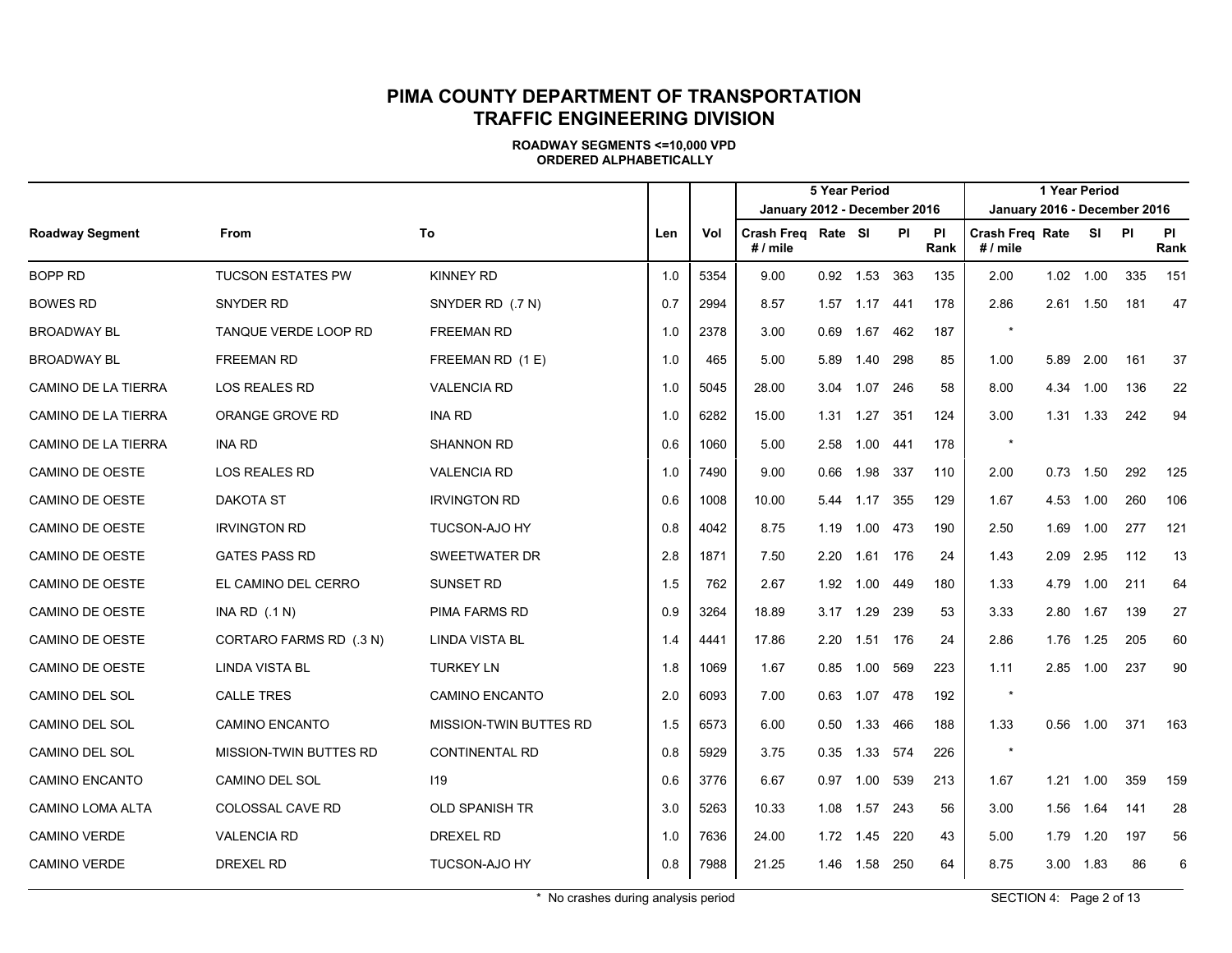|                        |                         |                              |     |      |                                  | <b>5 Year Period</b> |               |           |                   |                                      |      | 1 Year Period |     |            |
|------------------------|-------------------------|------------------------------|-----|------|----------------------------------|----------------------|---------------|-----------|-------------------|--------------------------------------|------|---------------|-----|------------|
|                        |                         |                              |     |      | January 2012 - December 2016     |                      |               |           |                   | January 2016 - December 2016         |      |               |     |            |
| <b>Roadway Segment</b> | From                    | To                           | Len | Vol  | Crash Freq Rate SI<br>$# /$ mile |                      |               | <b>PI</b> | <b>PI</b><br>Rank | <b>Crash Freq Rate</b><br>$# /$ mile |      | SI PI         |     | PI<br>Rank |
| <b>CAMPBELL AV</b>     | <b>MANZANITA AV</b>     | <b>INA RD</b>                | 0.5 | 2717 | 10.00                            |                      | 2.02 2.16 240 |           | 54                | 4.00                                 |      | 4.03 1.00     | 218 | 69         |
| <b>CARDINAL AV</b>     | <b>HERMANS RD</b>       | LOS REALES RD                | 1.0 | 2241 | 10.00                            | 2.45                 | 1.20          | 326       | 100               | 3.00                                 |      | 3.67 1.00     | 192 | 52         |
| <b>CARDINAL AV</b>     | <b>LOS REALES RD</b>    | <b>VALENCIA RD</b>           | 1.0 | 6787 | 22.00                            | 1.78                 | 1.27          | 270       | 70                | 6.00                                 |      | 2.42 1.17     | 176 | 46         |
| <b>CARDINAL AV</b>     | <b>DREXEL RD</b>        | <b>IRVINGTON RD</b>          | 0.8 | 6906 | 21.25                            | 1.69                 | 1.18 329      |           | 102               | 3.75                                 |      | 1.49 1.00     | 268 | 113        |
| <b>CATALINA HY</b>     | <b>HARRISON RD</b>      | <b>PRINCE RD</b>             | 0.4 | 6610 | $\star$                          |                      |               |           |                   | $\star$                              |      |               |     |            |
| <b>CATALINA HY</b>     | PRINCE RD               | <b>HOUGHTON RD</b>           | 0.7 | 6788 | $\star$                          |                      |               |           |                   | $\star$                              |      |               |     |            |
| <b>CATALINA HY</b>     | <b>HOUGHTON RD</b>      | SNYDER RD                    | 1.5 | 5842 | $\star$                          |                      |               |           |                   |                                      |      |               |     |            |
| <b>CATALINA HY</b>     | SNYDER RD               | MOUNT LEMMON SHORT RD (.4 N) | 1.2 | 1282 | $\star$                          |                      |               |           |                   | $\star$                              |      |               |     |            |
| <b>CLOUD RD</b>        | CALLE DE AMIGOS         | SABINO CANYON RD             | 0.9 | 1053 | 2.22                             | 1.16                 | 1.50 450      |           | 182               | 1.11                                 |      | 2.89 2.00     | 188 | 50         |
| <b>CLOUD RD</b>        | SABINO CANYON RD        | PANTANO RD                   | 1.0 | 5366 | 8.00                             | 0.82                 | 1.73          | 360       | 132               | 2.00                                 |      | 1.02 1.50     | 273 | 117        |
| <b>CLOUD RD</b>        | PANTANO RD              | LARREA LN (.2 E)             | 0.7 | 2308 | 4.29                             | 1.02                 | 1.67          | 414       | 168               | $\star$                              |      |               |     |            |
| <b>COCIO RD</b>        | EL TIRO RD              | SILVERBELL RD                | 2.5 | 604  | 0.80                             | 0.73                 | 3.40          | 395       | 154               | $\star$                              |      |               |     |            |
| COLOSSAL CAVE RD       | MARY ANN CLEVELAND WY   | <b>CAMINO LOMA ALTA</b>      | 1.1 | 7640 | 12.73                            | 0.91                 | 1.36          | 367       | 139               | 2.73                                 |      | 0.98 1.33     | 273 | 117        |
| COLOSSAL CAVE RD       | <b>CAMINO LOMA ALTA</b> | PISTOL HILL RD (CAVE)        | 1.1 | 1505 | 7.27                             | 2.65                 | 1.25          | 329       | 102               | $\star$                              |      |               |     |            |
| <b>COLUMBUS BL</b>     | <b>HAWSER ST</b>        | ROAD END (CL)                | 1.5 | 1417 | 2.00                             | 0.77                 | 1.00          | 580       | 229               |                                      |      |               |     |            |
| <b>CONTINENTAL RD</b>  | DUVAL MINE RD           | CAMINO DEL SOL               | 2.6 | 550  | 0.38                             | 0.38                 | 1.00          | 668       | 236               | $\star$                              |      |               |     |            |
| <b>CONTINENTAL RD</b>  | CAMINO DEL SOL (.1 W)   | LA CANADA DR                 | 0.5 | 7162 | 16.00                            | 1.22                 | 1.38          | 383       | 148               | 2.00                                 | 0.77 | 1.00          | 397 | 171        |
| <b>CONTRACTORS WY</b>  | <b>IRVINGTON RD</b>     | AJO WY                       | 0.8 | 6471 | 22.50                            | 1.91                 | 1.66          | 190       | 32                | 1.25                                 |      | $0.53$ 1.00   | 422 | 181        |
| CORONADO FOREST DR     | <b>GOLDER RANCH DR</b>  | <b>HAWSER ST</b>             | 0.5 | 834  | 6.00                             | 3.94                 | 1.67          | 289       | 79                | 2.00                                 | 6.57 | 1.00          | 253 | 101        |
| <b>CRAYCROFT RD</b>    | TRAVEL PLAZA WY (.01 S) | LITTLETOWN RD (.13 S)        | 0.4 | 6750 | 22.50                            | 1.83                 | 1.11          | 376       | 142               | 5.00                                 |      | 2.03 1.00     | 264 | 108        |
| <b>CRAYCROFT RD</b>    | <b>VALENCIA RD</b>      | <b>DREXEL RD</b>             | 0.5 | 1338 | 4.00                             | 1.64                 | 1.00          | 513       | 207               |                                      |      |               |     |            |
| <b>CRAYCROFT RD</b>    | <b>SUNRISE DR</b>       | <b>VENTANA HEIGHTS PL</b>    | 2.2 | 4442 | 8.18                             | 1.01                 | 1.33 334      |           | 106               | 2.27                                 |      | 1.40 1.20     | 226 | 79         |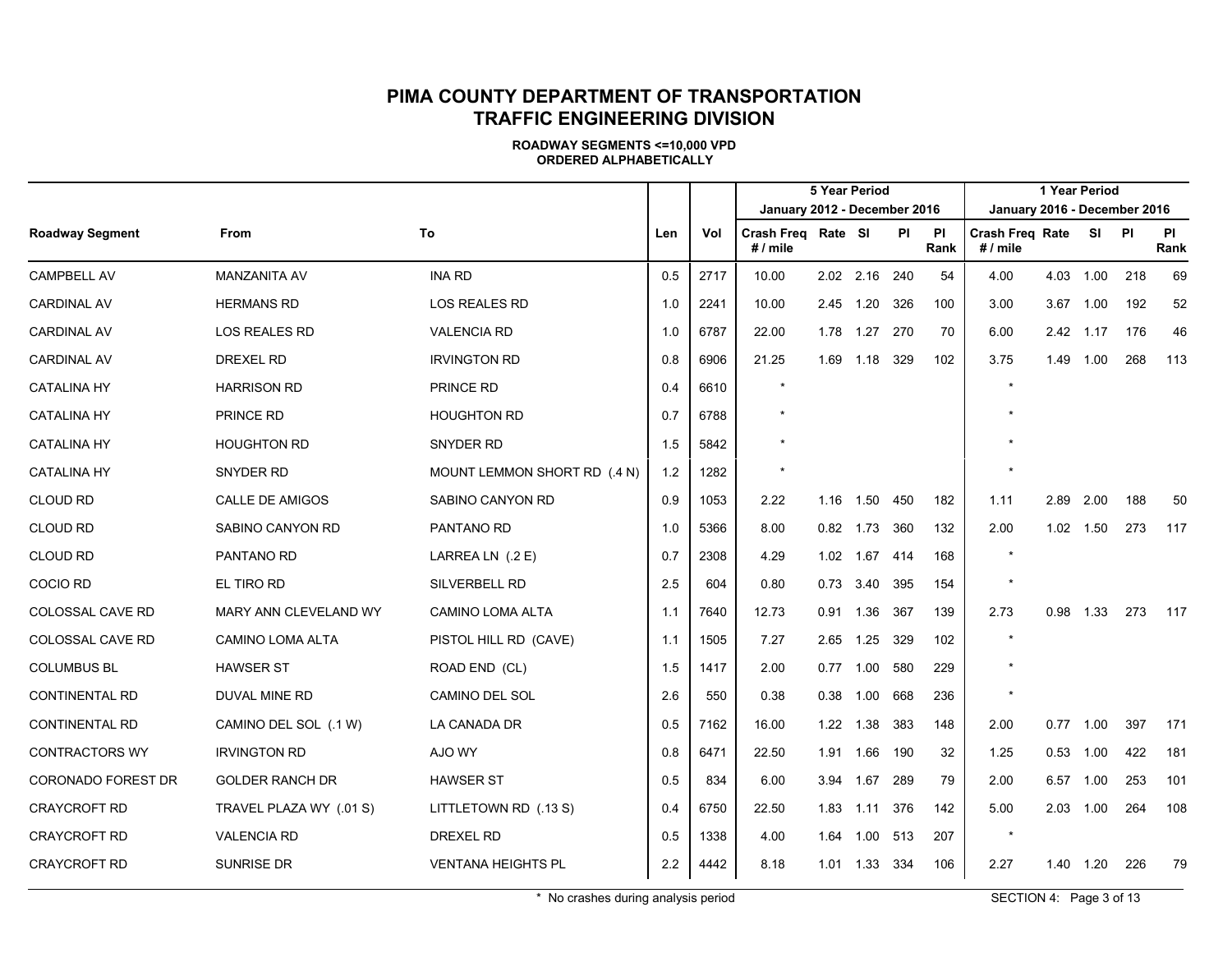|                        |                        |                       |     |      |                                | <b>5 Year Period</b> |          |           |            |                                    | 1 Year Period |           |     |                   |
|------------------------|------------------------|-----------------------|-----|------|--------------------------------|----------------------|----------|-----------|------------|------------------------------------|---------------|-----------|-----|-------------------|
|                        |                        |                       |     |      | January 2012 - December 2016   |                      |          |           |            | January 2016 - December 2016       |               |           |     |                   |
| <b>Roadway Segment</b> | From                   | To                    | Len | Vol  | Crash Freq Rate SI<br># / mile |                      |          | <b>PI</b> | PI<br>Rank | <b>Crash Freg Rate</b><br># / mile |               | SI PI     |     | <b>PI</b><br>Rank |
| <b>CURTIS RD</b>       | <b>HIGHWAY DR</b>      | <b>DAVIS AV</b>       | 0.4 | 5621 | 50.00                          | 4.87                 | 2.02     | 84        | 6          | 20.00                              |               | 9.75 2.10 | 29  | $\mathbf{1}$      |
| <b>CURTIS RD</b>       | <b>DAVIS AV</b>        | LA CHOLLA BL          | 0.9 | 5438 | 13.33                          | 1.34                 | 1.33     | 334       | 106        | 2.22                               |               | 1.12 1.00 | 327 | 149               |
| DIAMOND BELL RANCH RD  | <b>SASABE RD</b>       | <b>STAGECOACH RD</b>  | 3.7 | 403  | 0.54                           | 0.73                 | 1.50     | 501       | 200        | $\star$                            |               |           |     |                   |
| DIAMOND BELL RANCH RD  | <b>STAGECOACH RD</b>   | SIERRITA MOUNTAIN RD  | 2.0 | 391  | 3.00                           | 4.20                 | 2.47 176 |           | 24         | 0.50                               | 3.50          | 5.80      | 153 | 34                |
| <b>DODGE BL</b>        | AJO WY                 | 36TH ST               | 1.0 | 2852 | 5.00                           | 0.96                 | 1.40     | 438       | 175        | 3.00                               | 2.88          | 1.67      | 136 | 22                |
| <b>DODGE BL</b>        | FORT LOWELL RD         | <b>RIVER RD</b>       | 0.7 | 4913 | 15.71                          | 1.75                 | 1.64     | 251       | 65         | 2.86                               | 1.59          | 1.50      | 220 | 73                |
| <b>DREXEL RD</b>       | <b>CARDINAL AV</b>     | <b>WESTOVER AV</b>    | 0.5 | 9701 | 36.00                          | 2.03                 | 1.39     | 235       | 50         | 10.00                              | 2.82          | 1.40      | 136 | 22                |
| <b>DREXEL RD</b>       | <b>COUNTRY CLUB RD</b> | <b>PALO VERDE RD</b>  | 0.5 | 5208 | 40.00                          | 4.21                 | 1.39     | 188       | 30         | 10.00                              | 5.26          | 1.40      | 107 | 10                |
| <b>DREXEL RD</b>       | PALO VERDE RD          | <b>ALVERNON WY</b>    | 0.5 | 3512 | 32.00                          | 4.99                 | 1.25     | 243       | 56         | 2.00                               | 1.56          | 1.00      | 337 | 152               |
| <b>DREXEL RD</b>       | <b>ALVERNON WY</b>     | 110                   | 0.8 | 3890 | 8.75                           | 1.23                 | 1.43 378 |           | 145        | $\star$                            |               |           |     |                   |
| <b>DREXEL RD</b>       | <b>ARCADIA AV</b>      | <b>CRAYCROFT RD</b>   | 0.7 | 1403 | $\star$                        |                      |          |           |            | $\star$                            |               |           |     |                   |
| DUVAL MINE RD          | MISSION RD (2.3 W)     | RIO LA JUNTA (.02 E)  | 6.1 | 2077 | 1.97                           | 0.52                 | 1.08     | 496       | 198        | 0.33                               | 0.43          | 1.50      | 316 | 145               |
| EL CAMINO DEL CERRO    | GERHART RD (.7 W)      | CAMINO DE OESTE       | 2.1 | 4975 | 6.19                           | 0.68                 | 1.83     | 317       | 95         | 1.90                               | 1.05          | 1.25      | 267 | 112               |
| EL CAMINO DEL CERRO    | CAMINO DE OESTE        | SILVERBELL RD         | 1.2 | 6199 | 8.33                           | 0.74                 | 1.40     | 403       | 159        | 5.00                               |               | 2.21 1.50 | 127 | 16                |
| EL MORAGA DR           | <b>GORET RD</b>        | <b>SWEETWATER DR</b>  | 1.0 | 1266 | 3.00                           | 1.30                 | 1.67     | 390       | 151        | $\star$                            |               |           |     |                   |
| EL TIRO RD             | <b>COCIO RD</b>        | ANWAY RD              | 1.5 | 1559 | 5.33                           | 1.87                 | 1.25     | 360       | 132        | 0.67                               |               | 1.17 1.00 | 365 | 161               |
| EL TIRO RD             | <b>ANWAY RD</b>        | <b>TRICO RD</b>       | 1.0 | 3252 | 6.00                           | 1.01                 | 1.80     | 348       | 118        | $\star$                            |               |           |     |                   |
| <b>ESCALANTE RD</b>    | <b>HOUGHTON RD</b>     | <b>MELPOMENE WY</b>   | 1.0 | 3893 | 4.00                           | 0.56                 | 1.50     | 495       | 197        | 3.00                               | 2.11          | 1.33      | 195 | 55                |
| <b>ESCALANTE RD</b>    | <b>MELPOMENE WY</b>    | <b>OLD SPANISH TR</b> | 1.0 | 3560 | 11.00                          | 1.69                 | 1.27     | 336       | 109        | 2.00                               | 1.54          | 1.00      | 292 | 125               |
| <b>ESPERANZA BL</b>    | PASEO SECO             | LA CANADA DR          | 0.3 | 5577 | 6.67                           | 0.66                 | 1.50     | 515       | 209        | $\star$                            |               |           |     |                   |
| FORT LOWELL RD         | <b>HOUGHTON RD</b>     | <b>MELPOMENE WY</b>   | 1.0 | 2222 | 2.00                           | 0.49                 | 3.90     | 429       | 173        | 1.00                               | 1.23          | 2.00      | 263 | 107               |
| FORT LOWELL RD         | <b>MELPOMENE WY</b>    | <b>SOLDIER TR</b>     | 1.0 | 1208 | 3.00                           | 1.36                 | 1.00 516 |           | 210        | 1.00                               | 2.27          | 1.00      | 302 | 134               |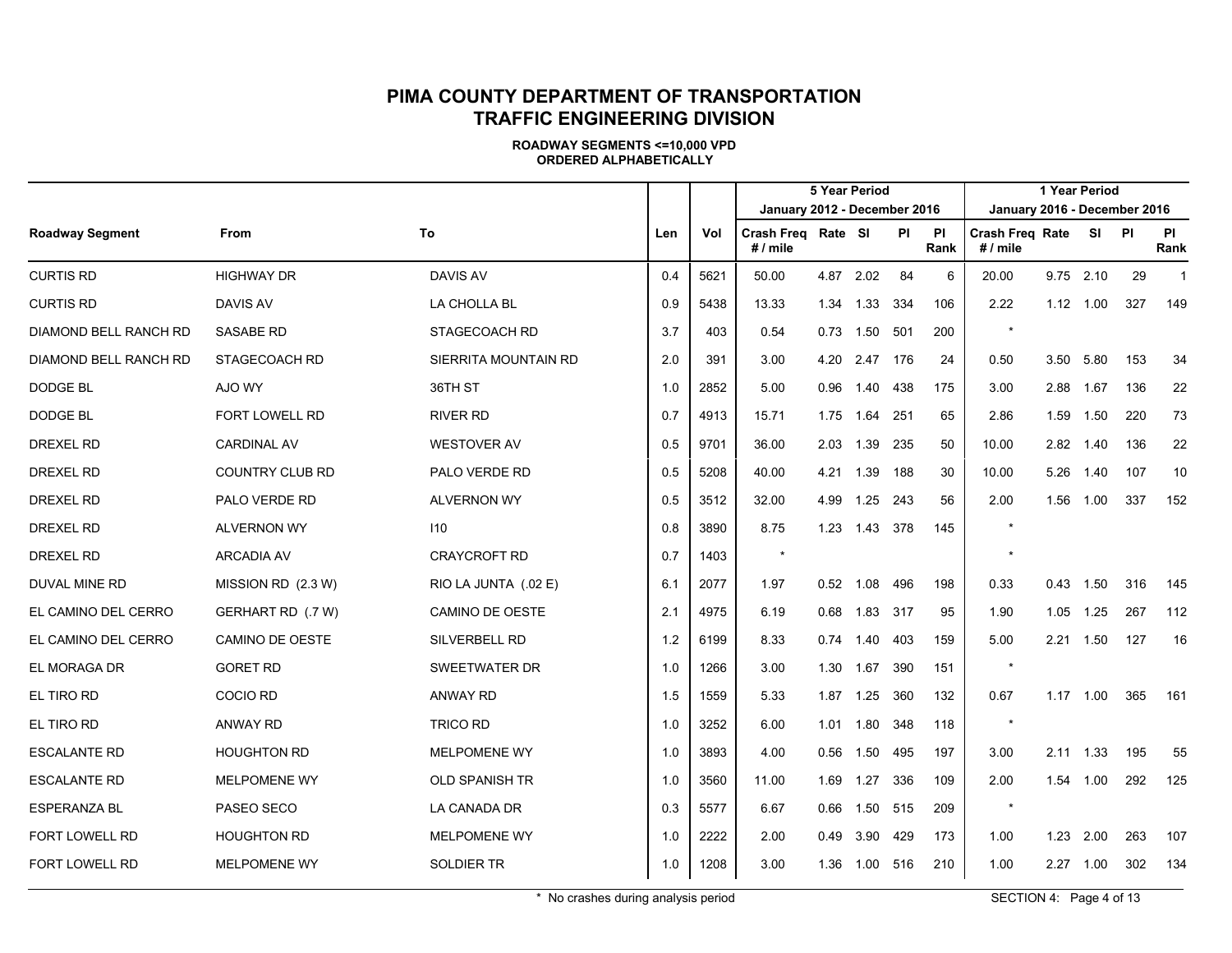|                             |                                    |                     |     |      |                                | <b>5 Year Period</b> |                 |           |                   |                                      | 1 Year Period |           |     |                   |
|-----------------------------|------------------------------------|---------------------|-----|------|--------------------------------|----------------------|-----------------|-----------|-------------------|--------------------------------------|---------------|-----------|-----|-------------------|
|                             |                                    |                     |     |      | January 2012 - December 2016   |                      |                 |           |                   | January 2016 - December 2016         |               |           |     |                   |
| <b>Roadway Segment</b>      | <b>From</b>                        | To                  | Len | Vol  | Crash Freq Rate SI<br># / mile |                      |                 | <b>PI</b> | <b>PI</b><br>Rank | <b>Crash Freg Rate</b><br>$# /$ mile |               | SI PI     |     | <b>PI</b><br>Rank |
| <b>FREEMAN RD</b>           | <b>OLD SPANISH TR</b>              | <b>BROADWAY BL</b>  | 2.6 | 2247 | 2.69                           | 0.66                 | 1.00            | 540       | 214               | 0.77                                 |               | 0.94 1.00 | 342 | 154               |
| <b>FREEMAN RD</b>           | <b>BROADWAY BL</b>                 | SPEEDWAY BL         | 1.0 | 1589 | 8.00                           | 2.76                 | 1.38            | 290       | 80                | 2.00                                 | 3.45          | 1.00      | 225 | 78                |
| <b>GATES PASS RD</b>        | <b>KINNEY RD</b>                   | KINNEY RD (2.4 E)   | 2.4 | 3763 | 19.58                          | 2.85                 | 1.36            | 170       | 19                | 3.33                                 | 2.43          | 1.13      | 168 | 40                |
| <b>GATES PASS RD</b>        | KINNEY RD (2.4 E)                  | CAMINO DE OESTE     | 2.4 | 3329 | 12.50                          | 2.06                 | 1.33 207        |           | 39                | 1.67                                 | 1.37          | 1.25      | 236 | 89                |
| <b>GENERAL HITCHCOCK HY</b> | MOUNT LEMMON SHORT RD (.4 N) MP-05 |                     | 5.0 | 3473 | 9.40                           | 1.48                 | 1.71            | 173       | 22                | 2.20                                 | 1.74          | 1.87      | 114 | 14                |
| <b>GENERAL HITCHCOCK HY</b> | MP-05                              | MP-08               | 3.0 | 3261 | 8.67                           | 1.46                 | 1.79            | 181       | 27                | 1.33                                 |               | 1.12 1.25 | 259 | 105               |
| <b>GENERAL HITCHCOCK HY</b> | <b>MP-08</b>                       | MP-16               | 8.0 | 1550 | 9.63                           | 3.40                 | 2.05            | 48        | $\mathbf{1}$      | 1.75                                 | 3.09          | 1.70      | 74  | $\overline{4}$    |
| <b>GENERAL HITCHCOCK HY</b> | MP-16                              | MP-20               | 4.0 | 2410 | 7.00                           | 1.59                 | 2.79            | 109       | 9                 | 1.00                                 |               | 1.14 2.70 | 172 | 43                |
| <b>GENERAL HITCHCOCK HY</b> | <b>MP-20</b>                       | MP-24               | 4.0 | 1186 | 8.00                           | 3.70                 | 2.18            | 48        | $\mathbf{1}$      | 1.75                                 |               | 4.04 1.43 | 100 | 8                 |
| <b>GENERAL HITCHCOCK HY</b> | MP-24                              | <b>ROAD END</b>     | 1.0 | 1804 | 1.00                           | 0.30                 | 1.00            | 676       | 237               | $\star$                              |               |           |     |                   |
| <b>GOLDER RANCH DR</b>      | ORACLE RD                          | LAGO DEL ORO PW     | 1.2 | 8510 | 14.17                          | 0.91                 | 1.74 275        |           | 73                | 3.33                                 | 1.07          | 1.25      | 264 | 108               |
| <b>GORET RD</b>             | EL MORAGA DR                       | SHANNON RD          | 1.1 | 1823 | 6.36                           | 1.91                 | 1.57            | 291       | 81                | 0.91                                 |               | 1.37 1.00 | 351 | 157               |
| HACIENDA DEL SOL RD         | <b>RIVER RD</b>                    | <b>SUNRISE DR</b>   | 2.3 | 5501 | 9.57                           | 0.95                 | 1.49            | 294       | 82                | 0.87                                 | 0.43          | 1.50      | 315 | 144               |
| <b>HARDY RD</b>             | THORNYDALE RD (.5 W)               | THORNYDALE RD       | 0.5 | 1712 | 4.00                           | 1.28                 | 1.00 543        |           | 215               | 2.00                                 |               | 3.20 1.00 | 276 | 120               |
| <b>HARRISON RD</b>          | <b>CATALINA HY</b>                 | PROSPECT LN         | 1.1 | 5034 | 10.00                          | 1.09                 | 1.55 319        |           | 96                | $\star$                              |               |           |     |                   |
| <b>HARRISON RD</b>          | PROSPECT LN                        | SNYDER RD           | 0.8 | 2914 | 6.25                           | 1.18                 | 1.96 337        |           | 110               |                                      |               |           |     |                   |
| <b>HAWSER ST</b>            | ORACLE RD                          | <b>COLUMBUS BL</b>  | 1.4 | 2438 | 7.14                           | 1.61                 | 1.30 349        |           | 120               | 2.14                                 | 2.41          | 1.00      | 223 | 76                |
| <b>HELMET PEAK RD</b>       | <b>MISSION RD</b>                  | AVENIDA CINCO       | 2.7 | 1601 | 7.41                           | 2.54                 | 1.15 275        |           | 73                | 1.85                                 |               | 3.17 1.20 | 156 | 35                |
| <b>HELMET PEAK RD</b>       | <b>AVENIDA CINCO</b>               | SAHUARITA RD (.1 W) | 2.0 | 2076 | 7.00                           | 1.85                 | 1.14 332        |           | 104               | 1.00                                 |               | 1.32 1.00 | 306 | 136               |
| <b>HIGHWAY DR</b>           | <b>WETMORE RD</b>                  | RUTHRAUFF RD        | 0.6 | 3865 | 11.67                          | 1.65                 | 1.43 342        |           | 113               | 1.67                                 |               | 1.18 2.00 | 268 | 113               |
| <b>HIGHWAY DR</b>           | <b>CURTIS RD</b>                   | CAMINO DE LA TIERRA | 0.3 | 3921 | 23.33                          | 3.26                 | 2.51            | 165       | 17                | 3.33                                 |               | 2.33 1.00 | 299 | 132               |
| <b>HOUGHTON RD</b>          | CAMINO DEL TORO                    | <b>SAHUARITA RD</b> | 1.0 | 3326 | 9.00                           |                      | 1.48  1.11  410 |           | 164               | $\star$                              |               |           |     |                   |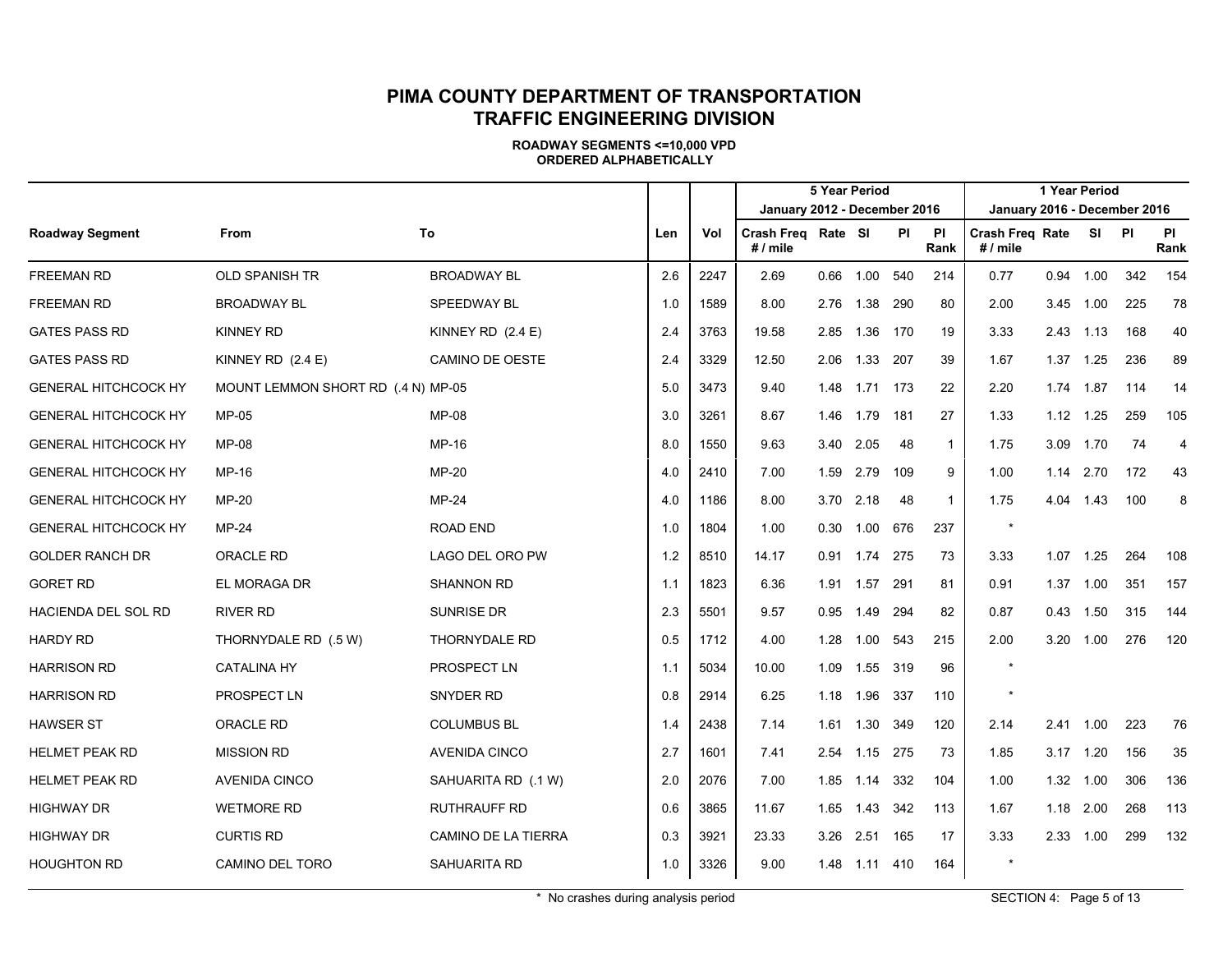|                         |                          |                            |     |      |                                  | <b>5 Year Period</b> |           |     |                   |                                      |      | 1 Year Period |     |                   |
|-------------------------|--------------------------|----------------------------|-----|------|----------------------------------|----------------------|-----------|-----|-------------------|--------------------------------------|------|---------------|-----|-------------------|
|                         |                          |                            |     |      | January 2012 - December 2016     |                      |           |     |                   | January 2016 - December 2016         |      |               |     |                   |
| <b>Roadway Segment</b>  | <b>From</b>              | To                         | Len | Vol  | Crash Freq Rate SI<br>$# /$ mile |                      |           | PI  | <b>PI</b><br>Rank | <b>Crash Freg Rate</b><br>$# /$ mile |      | SI PI         |     | <b>PI</b><br>Rank |
| <b>HOUGHTON RD</b>      | <b>FLINTLOCK TR</b>      | FORT LOWELL RD             | 0.7 | 7448 | 11.43                            | 0.84                 | 1.13 489  |     | 196               | 4.29                                 | 1.58 | 1.33          | 222 | 75                |
| <b>HOUGHTON RD</b>      | FORT LOWELL RD           | PRINCE RD                  | 0.5 | 3822 | 18.00                            | 2.58                 | 1.11      | 345 | 114               | 6.00                                 | 4.30 | 1.00          | 187 | 49                |
| <b>HOUGHTON RD</b>      | PRINCE RD                | <b>CATALINA HY</b>         | 0.4 | 2875 | 10.00                            | 1.91                 | 1.75 303  |     | 86                | 5.00                                 | 4.76 | 1.50          | 148 | 33                |
| <b>HOUGHTON RD</b>      | <b>CATALINA HY</b>       | SNYDER RD                  | 1.1 | 3289 | 8.18                             | 1.36                 | 1.00      | 424 | 172               | 0.91                                 |      | $0.76$ 1.00   | 398 | 172               |
| <b>INA RD</b>           | <b>WADE RD</b>           | SILVERBELL RD (.1W)        | 1.4 | 6683 | 18.57                            | 1.52                 | 1.93      | 166 | 18                | 4.29                                 | 1.76 | 1.97          | 129 | 17                |
| <b>INA RD</b>           | <b>SKYLINE DR</b>        | <b>CAMPBELL AV</b>         | 1.4 | 289  | 3.57                             | 6.77                 | 2.92 175  |     | 23                | 0.71                                 |      | 6.77 5.80     | 136 | 22                |
| <b>IRONWOOD HILL DR</b> | CAMINO DE OESTE          | <b>SHANNON RD</b>          | 2.0 | 3177 | 13.00                            | 2.24                 | 1.64 154  |     | 14                | 4.00                                 |      | 3.45 1.85     | 70  | 3                 |
| <b>IRVINGTON RD</b>     | SUNSET BL                | <b>JOSEPH AV</b>           | 0.9 | 7744 | 10.00                            |                      | 0.71 1.98 | 328 | 101               | 5.56                                 |      | 1.97 2.56     | 106 | 9                 |
| <b>IRVINGTON RD</b>     | <b>JOSEPH AV</b>         | <b>CAMINO DE OESTE</b>     | 0.4 | 8860 | 22.50                            | 1.39                 | 1.22      | 397 | 155               | 2.50                                 |      | $0.77$ 1.00   | 396 | 170               |
| <b>IRVINGTON RD</b>     | CAMINO DE OESTE          | <b>CARDINAL AV</b>         | 2.0 | 6120 | 9.50                             | 0.85                 | 1.37      | 348 | 118               | 2.50                                 |      | 1.12 1.40     | 226 | 79                |
| JOSEPH AV               | <b>BILBY RD</b>          | <b>IRVINGTON RD</b>        | 1.5 | 6416 | 13.33                            | 1.14                 | 1.59      | 266 | 68                | 2.67                                 | 1.14 | 1.25          | 252 | 99                |
| <b>KINNEY RD</b>        | <b>IRVINGTON RD</b>      | <b>BOPP RD</b>             | 1.2 | 6151 | 13.33                            | 1.19                 | 1.85 234  |     | 49                | 0.83                                 |      | 0.37 5.80     | 314 | 143               |
| <b>KINNEY RD</b>        | <b>BOPP RD</b>           | <b>TUCSON ESTATES PKWY</b> | 1.2 | 8053 | 17.50                            | 1.19                 | 1.24      | 345 | 114               | 6.67                                 | 2.27 | 1.13          | 173 | 45                |
| <b>KINNEY RD</b>        | <b>TUCSON ESTATES PW</b> | <b>GATES PASS RD</b>       | 3.3 | 3419 | 10.61                            | 1.70                 | 1.83 138  |     | 12                | 1.82                                 |      | 1.46 2.13     | 133 | 19                |
| <b>KINNEY RD</b>        | <b>GATES PASS RD</b>     | MILE WIDE RD               | 3.6 | 3899 | 7.50                             | 1.05                 | 1.65 237  |     | 52                | 0.83                                 | 0.59 | 2.60          | 233 | 86                |
| <b>KOLB RD</b>          | <b>SUNRISE DR</b>        | <b>VENTANA HEIGHTS PL</b>  | 1.6 | 7046 | 8.13                             | 0.63                 | 1.68 350  |     | 122               | 0.63                                 | 0.24 | 2.00          | 342 | 154               |
| LA CANADA DR            | MISSION-TWIN BUTTES RD   | <b>CONTINENTAL RD</b>      | 0.8 | 2891 | 5.00                             | 0.95                 | 1.50      | 440 | 177               | $\star$                              |      |               |     |                   |
| LA CANADA DR            | <b>CONTINENTAL RD</b>    | <b>ESPERANZA BL</b>        | 1.3 | 8819 | 11.54                            | 0.72                 | 1.33      | 390 | 151               | 3.85                                 |      | 1.19 1.20     | 239 | 92                |
| LA CHOLLA BL            | <b>GARDNER LN</b>        | <b>RUTHRAUFF RD</b>        | 0.9 | 7311 | 36.67                            | 2.75                 | 1.27      | 205 | 37                | 4.44                                 |      | 1.67 1.25     | 213 | 66                |
| LA CHOLLA BL            | <b>OVERTON RD</b>        | LAMBERT LN (.5S)           | 1.0 | 9530 | 10.00                            | 0.57                 | 1.78 362  |     | 134               | 3.00                                 |      | 0.86 2.60     | 214 | 67                |
| LAGO DEL ORO PW         | <b>GOLDER RANCH DR</b>   | EDWIN RD (.03 N)           | 3.3 | 4361 | 3.33                             | 0.42                 | 1.27      | 480 | 194               | 0.91                                 |      | $0.57$ 1.33   | 301 | 133               |
| <b>LAMBERT LN</b>       | CAMINO DE OESTE          | THORNYDALE RD              | 1.0 | 934  | 3.00                             | 1.76                 | 1.00 481  |     | 195               | $\star$                              |      |               |     |                   |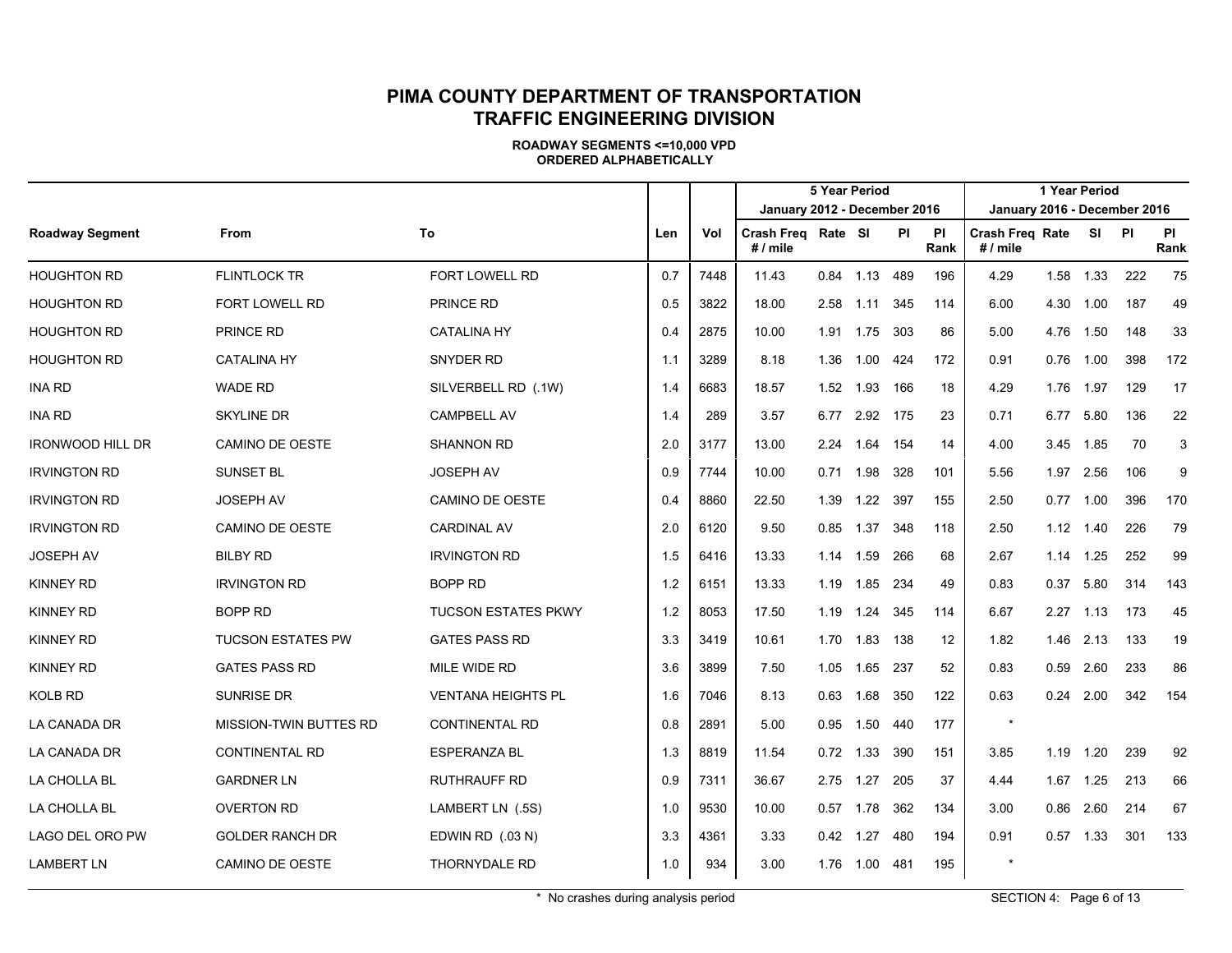|                        |                       |                         |     |      |                                | <b>5 Year Period</b> |                 |           |                   |                                      |      | 1 Year Period |     |            |
|------------------------|-----------------------|-------------------------|-----|------|--------------------------------|----------------------|-----------------|-----------|-------------------|--------------------------------------|------|---------------|-----|------------|
|                        |                       |                         |     |      | January 2012 - December 2016   |                      |                 |           |                   | January 2016 - December 2016         |      |               |     |            |
| <b>Roadway Segment</b> | From                  | To                      | Len | Vol  | Crash Freq Rate SI<br># / mile |                      |                 | <b>PI</b> | <b>PI</b><br>Rank | <b>Crash Freg Rate</b><br>$# /$ mile |      | SI PI         |     | PI<br>Rank |
| <b>LAMBERT LN</b>      | THORNYDALE RD         | <b>SHANNON RD</b>       | 1.0 | 5006 | 12.00                          |                      | 1.31 1.73 257   |           | 67                | 3.00                                 |      | 1.64 1.67     | 181 | 47         |
| <b>LAMBERT LN</b>      | <b>SHANNON RD</b>     | LA CHOLLA BL (.5W)      | 0.5 | 6959 |                                |                      |                 |           |                   |                                      |      |               |     |            |
| LINDA VISTA BL         | HARTMAN LN (.75W)     | <b>HARTMAN LN</b>       | 0.8 | 7082 | 12.50                          |                      | 0.97 1.30 407   |           | 161               |                                      |      |               |     |            |
| <b>LINDA VISTA BL</b>  | <b>HARTMAN LN</b>     | <b>CAMINO DE OESTE</b>  | 1.0 | 7767 | 27.00                          |                      | 1.90  1.65  162 |           | 15                | 7.00                                 |      | 2.47 1.14     | 169 | 41         |
| <b>LOS REALES RD</b>   | <b>SORREL LN</b>      | <b>CARDINAL AV</b>      | 1.0 | 8708 | 42.00                          | 2.64                 | 1.40            | 163       | 16                | 7.00                                 | 2.20 | 1.71          | 111 | 12         |
| <b>LOS REALES RD</b>   | <b>CARDINAL AV</b>    | <b>MISSION RD</b>       | 0.6 | 8229 | 23.33                          |                      | 1.55 1.36 307   |           | 90                | 8.33                                 |      | 2.77 1.40     | 138 | 26         |
| <b>LOS REALES RD</b>   | <b>ALVERNON WY</b>    | <b>SWAN RD</b>          | 1.0 | 5606 | 9.00                           | 0.88                 | 1.22 451        |           | 183               | 1.00                                 | 0.49 | 1.00          | 423 | 182        |
| <b>MAGEE RD</b>        | <b>THORNYDALE RD</b>  | <b>CORTARO FARMS RD</b> | 0.9 | 8455 | 10.00                          | 0.65                 | 1.44 418        |           | 170               |                                      |      |               |     |            |
| <b>MANVILLE RD</b>     | <b>ANWAY RD</b>       | <b>RESERVATION RD</b>   | 2.5 | 932  | 1.60                           | 0.94                 | 1.00 545        |           | 218               |                                      |      |               |     |            |
| MANVILLE RD            | <b>RESERVATION RD</b> | <b>SANDARIO RD</b>      | 3.5 | 1045 | 2.57                           |                      | 1.35 1.76 279   |           | 76                | 0.29                                 |      | $0.75$ 1.00   | 402 | 176        |
| <b>MARK RD</b>         | <b>LOS REALES RD</b>  | <b>VALENCIA RD</b>      | 1.0 | 1826 | 9.00                           | 2.70                 | 1.33 282        |           | 77                | 1.00                                 | 1.50 | 1.00          | 341 | 153        |
| <b>MARK RD</b>         | <b>VALENCIA RD</b>    | <b>BILBY RD</b>         | 0.5 | 4879 | 12.00                          |                      | 1.35 1.33 408   |           | 163               | 2.00                                 |      | 1.12 1.00     | 372 | 164        |
| MELPOMENE WY           | FORT LOWELL RD        | PRINCE RD               | 0.5 | 1635 | 2.00                           | 0.67                 | 2.00            | 451       | 183               | $\star$                              |      |               |     |            |
| MELPOMENE WY           | PRINCE RD             | <b>CATALINA HY</b>      | 1.5 | 2733 | 2.00                           |                      | 0.40 1.33 570   |           | 224               | 0.67                                 |      | $0.67$ 1.00   | 407 | 177        |
| <b>MEREDITH BL</b>     | INA RD $(.1 N)$       | HANCOCK AV (.1 N)       | 0.9 | 2701 | 8.89                           | 1.80                 | 1.25            | 364       | 136               |                                      |      |               |     |            |
| MILE WIDE RD           | RESERVATION RD (.5 E) | SANDARIO RD             | 3.0 | 105  | 0.33                           | 1.74                 | 1.00 514        |           | 208               |                                      |      |               |     |            |
| MILE WIDE RD           | SANDARIO RD           | <b>KINNEY RD</b>        | 2.0 | 1814 | 1.00                           | 0.30                 | 1.00            | 665       | 234               | 0.50                                 | 0.76 | 1.00          | 399 | 173        |
| <b>MISSION RD</b>      | DUVAL MINE RD         | MCGEE RANCH RD          | 2.8 | 483  | 0.71                           |                      | 0.81 2.00 418   |           | 170               | 0.36                                 |      | 2.03 2.00     | 218 | 69         |
| <b>MISSION RD</b>      | MCGEE RANCH RD        | <b>HELMET PEAK RD</b>   | 4.7 | 442  | 0.64                           | 0.79                 | 1.00            | 578       | 228               | 0.21                                 |      | 1.32 1.00     | 354 | 158        |
| <b>MISSION RD</b>      | <b>HELMET PEAK RD</b> | PIMA MINE RD            | 3.8 | 960  | 2.89                           | 1.65                 | 2.05 202        |           | 35                | 0.26                                 |      | $0.75$ 1.00   | 400 | 174        |
| <b>MISSION RD</b>      | PIMA MINE RD          | <b>SAN XAVIER RD</b>    | 8.5 | 734  | 0.12                           | 0.09                 | 1.00            | 681       | 239               | $\star$                              |      |               |     |            |
| <b>MISSION RD</b>      | SAN XAVIER RD         | LOS REALES RD           | 0.9 | 4521 | 1.11                           |                      | 0.13 1.00 680   |           | 238               |                                      |      |               |     |            |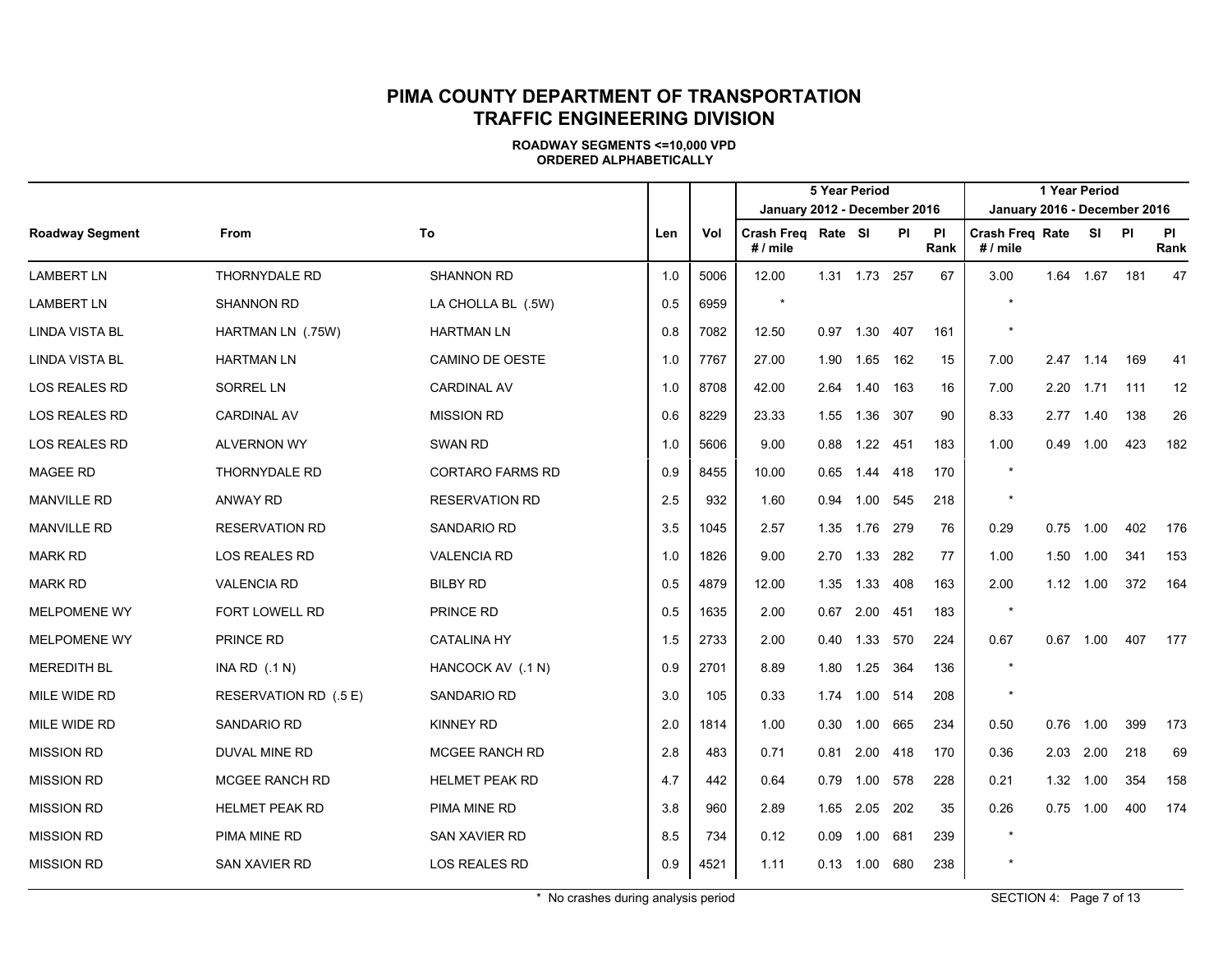|                        |                         |                          |            |      |                                | <b>5 Year Period</b> |          |           |                   |                                    | 1 Year Period |             |     |                   |
|------------------------|-------------------------|--------------------------|------------|------|--------------------------------|----------------------|----------|-----------|-------------------|------------------------------------|---------------|-------------|-----|-------------------|
|                        |                         |                          |            |      | January 2012 - December 2016   |                      |          |           |                   | January 2016 - December 2016       |               |             |     |                   |
| <b>Roadway Segment</b> | From                    | To                       | <b>Len</b> | Vol  | Crash Freq Rate SI<br># / mile |                      |          | <b>PI</b> | <b>PI</b><br>Rank | <b>Crash Freq Rate</b><br># / mile |               | SI PI       |     | <b>PI</b><br>Rank |
| <b>MISSION RD</b>      | LOS REALES RD           | <b>VALENCIA RD</b>       | 1.0        | 8148 | $\star$                        |                      |          |           |                   | $\star$                            |               |             |     |                   |
| <b>MONA LISA RD</b>    | ORANGE GROVE RD         | <b>INA RD</b>            | 1.0        | 2808 | 5.00                           | 0.98                 | 1.60     | 402       | 157               | 2.00                               |               | 1.95 1.50   | 203 | 58                |
| <b>MONA LISA RD</b>    | <b>INA RD</b>           | <b>CROWN KING DR</b>     | 0.3        | 5056 | 13.33                          | 1.45                 | 1.25     | 459       | 186               | $\star$                            |               |             |     |                   |
| <b>MONA LISA RD</b>    | <b>CROWN KING DR</b>    | <b>MAGEE RD</b>          | 0.4        | 3552 | 12.50                          | 1.93                 | 1.20     | 407       | 161               | 5.00                               | 3.86          | 1.00        | 219 | 71                |
| <b>NOGALES HY</b>      | PIMA MINE RD            | <b>LUMBER ST</b>         | 2.5        | 5684 | 9.60                           | 0.93                 | 1.69     | 255       | 66                | 2.00                               | 0.96          | 1.20        | 266 | 111               |
| NOGALES HY             | HUGHES ACCESS RD        | <b>HERMANS RD</b>        | 1.0        | 9872 | 7.00                           | 0.39                 | 2.40     | 381       | 147               | 2.00                               | 0.56          | 2.00        | 278 | 122               |
| OLD NOGALES HY         | <b>SUMMIT ST</b>        | <b>NOGALES HY</b>        | 0.8        | 4824 | 30.00                          | 3.41                 | 1.13 247 |           | 60                | 7.50                               | 4.26          | 1.17        | 142 | 30                |
| <b>OLD SPANISH TR</b>  | <b>COLOSSAL CAVE RD</b> | <b>CAMINO LOMA ALTA</b>  | 3.8        | 528  | 1.58                           | 1.64                 | 1.17     | 433       | 174               | $\star$                            |               |             |     |                   |
| <b>OLD SPANISH TR</b>  | <b>CAMINO LOMA ALTA</b> | <b>IRVINGTON RD</b>      | 5.9        | 4765 | 4.24                           | 0.49                 | 1.74     | 306       | 88                | 0.85                               |               | 0.49 1.60   | 253 | 101               |
| <b>OLD SPANISH TR</b>  | <b>IRVINGTON RD</b>     | <b>FREEMAN RD</b>        | 1.4        | 4489 | 8.57                           | 1.05                 | 1.33     | 358       | 130               | $\star$                            |               |             |     |                   |
| OLD SPANISH TR         | <b>FREEMAN RD</b>       | <b>MELPOMENE WY</b>      | 1.5        | 3268 | 2.00                           | 0.34                 | 1.33     | 576       | 227               | 0.67                               | 0.56          | 1.00        | 417 | 180               |
| <b>OVERTON RD</b>      | <b>THORNYDALE RD</b>    | <b>SHANNON RD</b>        | 1.0        | 8032 | 8.00                           | 0.55                 | 1.25     | 506       | 203               | 3.00                               |               | 1.02 1.00   | 308 | 138               |
| <b>OVERTON RD</b>      | SHANNON RD              | LA CHOLLA BL             | 1.0        | 8884 | 17.00                          | 1.05                 | 1.29     | 353       | 125               | 5.00                               | 1.54          | 1.40        | 189 | 51                |
| <b>OVERTON RD</b>      | LA CHOLLA BL            | LA CANADA DR             | 1.2        | 6239 | 10.00                          | 0.88                 | 1.25 410 |           | 164               | 5.00                               |               | 2.20 1.50   | 129 | 17                |
| PASEO DEL NORTE        | <b>CHAPALA DR</b>       | <b>MAGEE RD</b>          | 0.5        | 2592 | 2.00                           | 0.42                 | 1.00     | 662       | 233               | $\star$                            |               |             |     |                   |
| PICTURE ROCKS RD       | SANDARIO RD             | MONUMENT BOUNDARY (WEST) | 3.0        | 5969 | 19.33                          | 1.77                 | 1.44     | 189       | 31                | 2.33                               |               | $1.07$ 1.14 | 254 | 103               |
| PISTOL HILL RD         | COLOSSAL CAVE RD        | <b>OLD SPANISH TR</b>    | 2.0        | 452  | 0.50                           | 0.61                 | 1.00     | 639       | 232               | $\star$                            |               |             |     |                   |
| PONTATOC RD            | <b>RIVER RD</b>         | <b>VALLEY VIEW RD</b>    | 1.2        | 3275 | 3.33                           | 0.56                 | 1.25     | 564       | 221               | 1.67                               | 1.39          | 1.50        | 237 | 90                |
| PONTATOC RD            | <b>VALLEY VIEW RD</b>   | <b>SUNRISE DR</b>        | 0.9        | 2693 | 7.78                           | 1.58                 | 1.43     | 350       | 122               | 2.22                               | 2.26          | 1.50        | 192 | 52                |
| PONTATOC RD            | <b>SUNRISE DR</b>       | <b>SKYLINE DR</b>        | 1.0        | 1102 | 5.00                           | 2.49                 | 1.00 413 |           | 167               | 2.00                               | 4.97          | 1.00        | 210 | 63                |
| PRINCE RD              | <b>CATALINA HY</b>      | MELPOMENE WY             | 1.5        | 2433 | 2.00                           | 0.45                 | 1.33     | 564       | 221               | 0.67                               | 0.75          | 1.00        | 401 | 175               |
| <b>REDINGTON RD</b>    | <b>WENTWORTH RD</b>     | REDINGTON VIEW RD (.5 E) | 3.4        | 942  | 3.24                           | 1.88                 | 1.27 316 |           | 93                | 0.88                               |               | 2.57 1.67   | 146 | 32                |
|                        |                         |                          |            |      |                                |                      |          |           |                   |                                    |               |             |     |                   |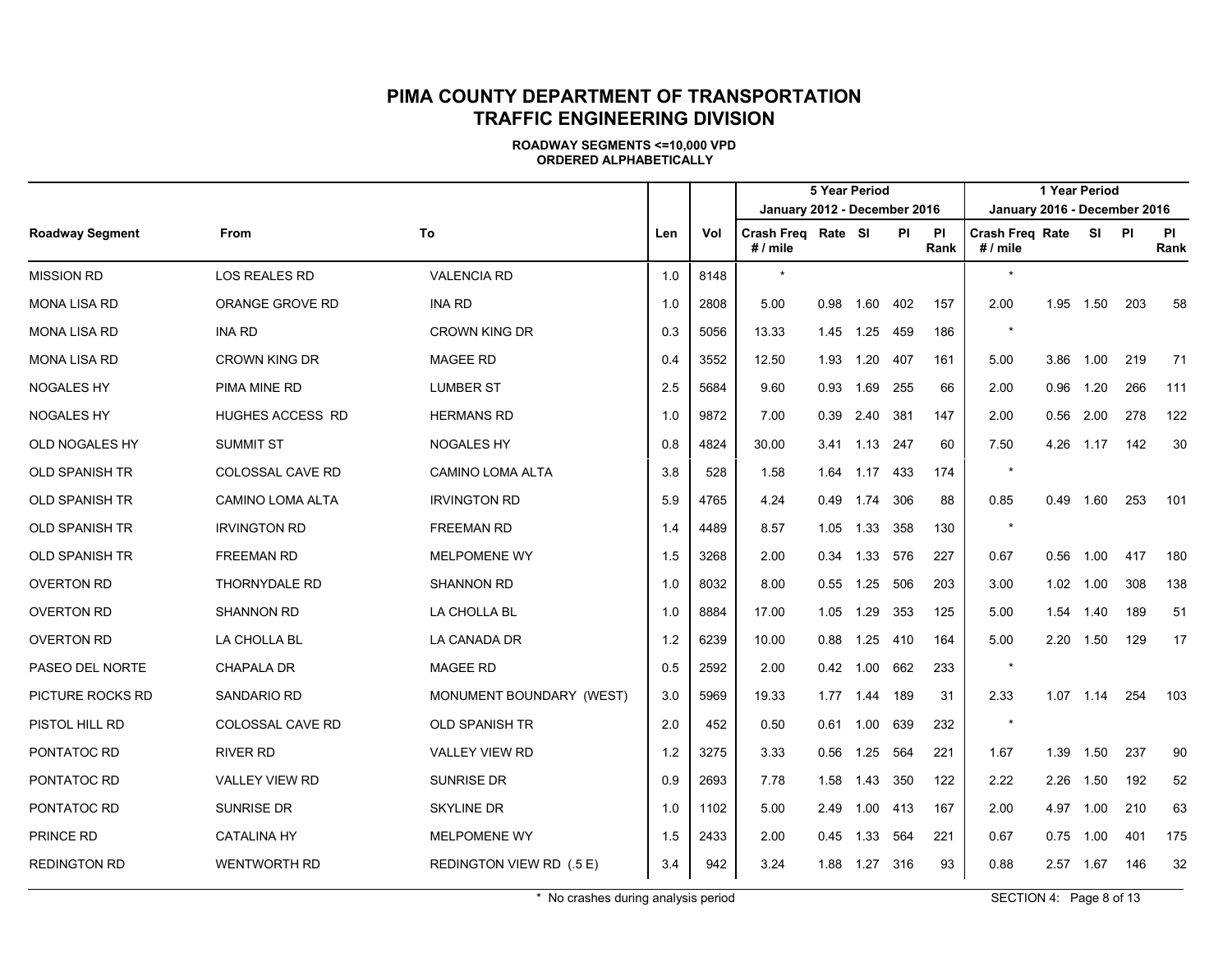|                        |                          |                                 |     |      |                                       | <b>5 Year Period</b> |               |           |                |                                    | 1 Year Period |             |     |                   |
|------------------------|--------------------------|---------------------------------|-----|------|---------------------------------------|----------------------|---------------|-----------|----------------|------------------------------------|---------------|-------------|-----|-------------------|
|                        |                          |                                 |     |      | January 2012 - December 2016          |                      |               |           |                | January 2016 - December 2016       |               |             |     |                   |
| <b>Roadway Segment</b> | <b>From</b>              | To                              | Len | Vol  | Crash Freq Rate SI<br># $\prime$ mile |                      |               | <b>PI</b> | PI<br>Rank     | <b>Crash Freg Rate</b><br># / mile |               | SI PI       |     | <b>PI</b><br>Rank |
| ROLLER COASTER RD      | ORACLE JAYNES STATION RD | LA CANADA DR                    | 0.5 | 1585 | 8.00                                  |                      | 2.77 2.45 223 |           | 44             | $\star$                            |               |             |     |                   |
| ROLLER COASTER RD      | LA CANADA DR             | <b>ORACLE RD</b>                | 1.3 | 996  | 13.08                                 | 7.19                 | 2.02          | 90        | $\overline{7}$ | 2.31                               | 6.35          | 1.33        | 141 | 28                |
| <b>ROMERO RD</b>       | <b>ROGER RD</b>          | <b>WETMORE RD</b>               | 0.5 | 9535 | 24.00                                 | 1.38                 | 1.73          | 249       | 62             | 6.00                               | 1.72 2.60     |             | 142 | 30                |
| <b>RUDASILL RD</b>     | ORACLE RD                | <b>FIRST AV</b>                 | 0.9 | 2194 | 10.00                                 | 2.50                 | 2.07          | 172       | 21             | 1.11                               | 1.39          | 1.00        | 349 | 156               |
| SABINO CANYON RD       | SNYDER RD                | <b>SUNRISE DR</b>               | 1.0 | 7237 | 11.00                                 | 0.83                 | 1.45          | 365       | 137            | 3.00                               |               | 1.14 1.33   | 255 | 104               |
| SABINO CANYON RD       | <b>SUNRISE DR</b>        | SUNRISE DR (.5 N)               | 0.5 | 4836 | 4.00                                  | 0.45                 | 1.50          | 543       | 215            | 2.00                               | 1.13          | 1.00        | 370 | 162               |
| <b>SAHUARITA RD</b>    | SANTA RITA RD (.75E)     | <b>ALVERNON WY</b>              | 1.3 | 6682 | 8.46                                  | 0.69                 | 1.53          | 376       | 142            | 1.54                               | 0.63          | 1.00        | 364 | 160               |
| <b>SAHUARITA RD</b>    | <b>ALVERNON WY</b>       | <b>HOUGHTON RD</b>              | 8.1 | 7463 | 5.56                                  | 0.41                 | 1.42          | 354       | 126            | 0.86                               | 0.32          | 1.00        | 312 | 141               |
| SAHUARITA RD           | <b>HOUGHTON RD</b>       | MELPOMENE WY                    | 1.0 | 5442 | 5.00                                  | 0.50                 | 1.40          | 504       | 202            | 3.00                               |               | 1.51 1.33   | 227 | 81                |
| SAHUARITA RD           | <b>MELPOMENE WY</b>      | <b>MOUNTAIN VIEW-SONOITA HY</b> | 4.9 | 4152 | 3.88                                  | 0.51                 | 1.62          | -347      | 116            | 0.82                               | 0.54          | 1.25        | 306 | 136               |
| <b>SAN JOAQUIN RD</b>  | AJO WY                   | <b>BOPP RD</b>                  | 2.3 | 2110 | 6.52                                  | 1.69                 | 1.72 216      |           | 42             | 0.87                               | 1.13          | 1.00        | 324 | 148               |
| SAN JOAQUIN RD         | <b>BOPP RD</b>           | CALLE ANASAZI (.9 N)            | 2.9 | 2038 | 1.72                                  | 0.46                 | 1.40          | 509       | 204            | 1.38                               | 1.85          | 1.50        | 163 | 38                |
| <b>SANDARIO RD</b>     | AJO WY                   | SAN JOAQUIN RD                  | 8.3 | 1406 | 2.53                                  | 0.99                 | 1.84          | 232       | 46             | 1.08                               | 2.11 2.09     |             | 82  | 5                 |
| <b>SANDARIO RD</b>     | <b>SAN JOAQUIN RD</b>    | MILE WIDE RD                    | 1.1 | 1465 | 3.64                                  | 1.36                 | 2.20          | 312       | 92             | $\star$                            |               |             |     |                   |
| <b>SANDARIO RD</b>     | MILE WIDE RD             | <b>MANVILLE RD</b>              | 3.0 | 1133 | 3.67                                  | 1.77                 | 1.89          | 206       | 38             | 0.33                               | 0.81          | 1.00        | 395 | 169               |
| <b>SANDARIO RD</b>     | <b>MANVILLE RD</b>       | <b>RUDASILL RD</b>              | 1.5 | 3109 | 4.00                                  | 0.70                 | 1.97          | 378       | 145            | 1.33                               | 1.17          | 1.00        | 317 | 147               |
| <b>SANDARIO RD</b>     | <b>RUDASILL RD</b>       | PICTURE ROCKS RD                | 1.0 | 4356 | 18.00                                 | 2.26                 | 1.87          | 138       | 12             | 3.00                               | 1.89          | 2.60        | 135 | 21                |
| <b>SANDARIO RD</b>     | PICTURE ROCKS RD         | <b>INA RD</b>                   | 0.5 | 5020 | 20.00                                 | 2.18                 | 2.16          | - 170     | 19             | 6.00                               | 3.27          | 2.93        | 92  | $\overline{7}$    |
| <b>SANDARIO RD</b>     | <b>INA RD</b>            | <b>EMIGH RD</b>                 | 1.9 | 4310 | 8.42                                  | 1.07                 | 1.68          | -270      | 70             | 2.63                               | 1.67          | 2.36        | 119 | 15                |
| <b>SHANNON RD</b>      | RIVER RD (.01 N)         | ORANGE GROVE RD                 | 0.9 | 5706 | 6.67                                  | 0.64                 | 1.17          | - 544     | 217            | $\star$                            |               |             |     |                   |
| <b>SHANNON RD</b>      | ORANGE GROVE RD          | <b>INA RD</b>                   | 1.0 | 6822 | 8.00                                  | 0.64                 | 1.38          | 458       | 185            | 4.00                               | 1.61          | 1.25        | 215 | 68                |
| <b>SHANNON RD</b>      | <b>MAGEE RD</b>          | <b>OVERTON RD</b>               | 1.3 | 7906 | 23.08                                 | 1.60                 | 1.33 246      |           | 58             | 0.77                               |               | $0.27$ 1.00 | 434 | 185               |
|                        |                          |                                 |     |      |                                       |                      |               |           |                |                                    |               |             |     |                   |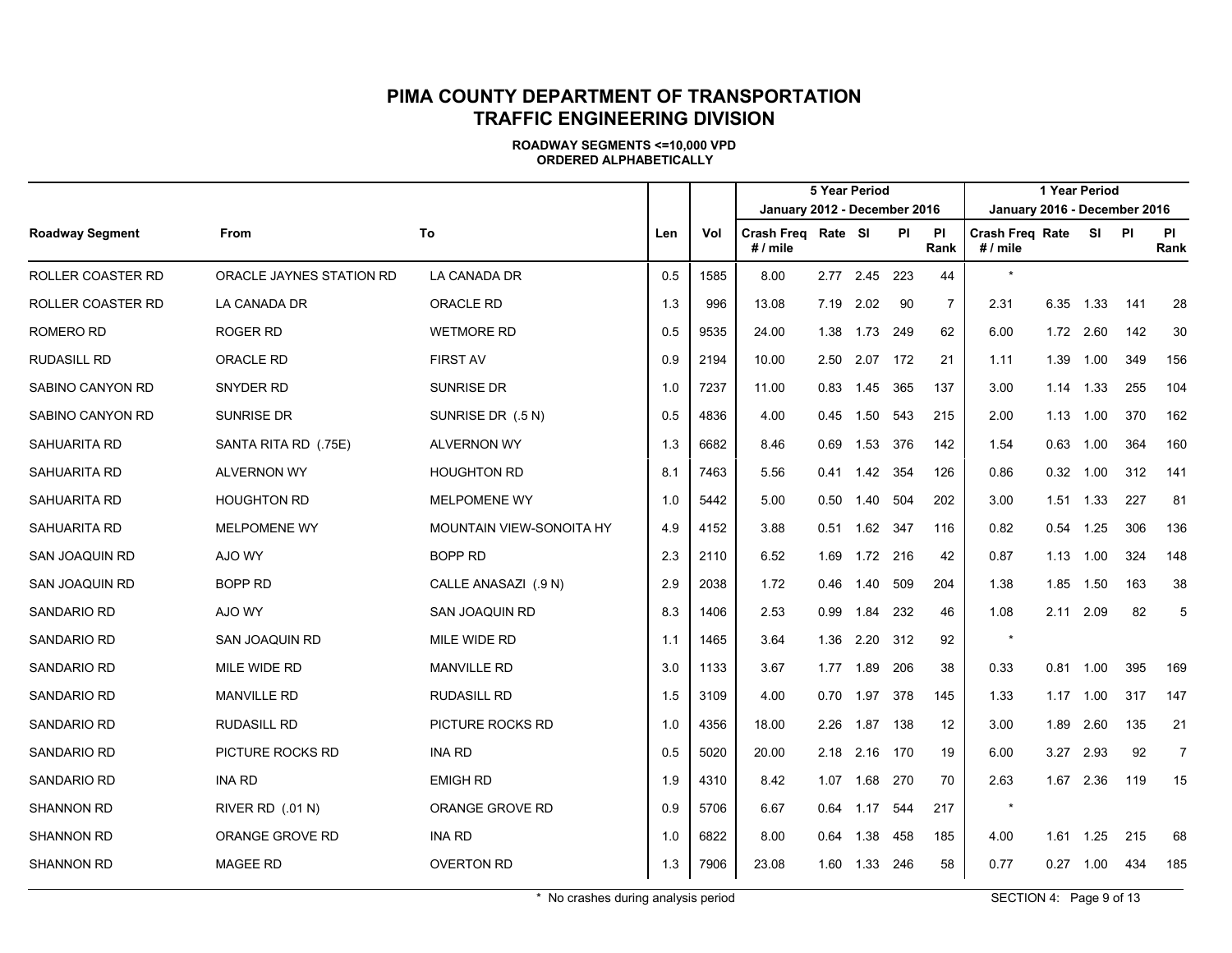|                        |                       |                      |            |      |                                       | <b>5 Year Period</b> |          |           |                   |                                    |      | 1 Year Period |     |            |
|------------------------|-----------------------|----------------------|------------|------|---------------------------------------|----------------------|----------|-----------|-------------------|------------------------------------|------|---------------|-----|------------|
|                        |                       |                      |            |      | January 2012 - December 2016          |                      |          |           |                   | January 2016 - December 2016       |      |               |     |            |
| <b>Roadway Segment</b> | <b>From</b>           | To                   | <b>Len</b> | Vol  | Crash Freq Rate SI<br># $\prime$ mile |                      |          | <b>PI</b> | <b>PI</b><br>Rank | <b>Crash Freq Rate</b><br># / mile |      | SI PI         |     | PI<br>Rank |
| <b>SHANNON RD</b>      | <b>OVERTON RD</b>     | <b>LAMBERT LN</b>    | 1.5        | 7658 | 18.00                                 | 1.29                 | 1.69     | 209       | 40                | 4.67                               |      | 1.67 2.26     | 107 | 10         |
| SIERRITA MOUNTAIN RD   | DIAMOND BELL RANCH RD | <b>HILLTOP RD</b>    | 4.1        | 1482 | 5.12                                  | 1.89                 | 1.60     | 190       | 32                | 0.98                               | 1.80 | 1.00          | 228 | 82         |
| SIERRITA MOUNTAIN RD   | <b>HILLTOP RD</b>     | AJO WY               | 3.5        | 2948 | 5.43                                  | 1.01                 | 1.77     | 248       | 61                | 0.57                               |      | $0.53$ 1.50   | 310 | 139        |
| <b>SILVERBELL RD</b>   | <b>COCIO RD</b>       | <b>TRICO RD</b>      | 3.0        | 724  | 2.33                                  | 1.77                 | 2.11     | 236       | 51                | $\star$                            |      |               |     |            |
| <b>SILVERBELL RD</b>   | <b>TRICO RD</b>       | LUCKETT RD (.6E)     | 2.9        | 833  | 4.83                                  | 3.18                 | 1.99 127 |           | 11                | 0.34                               |      | 1.13 2.00     | 275 | 119        |
| SILVERBELL RD          | <b>SWEETWATER DR</b>  | EL CAMINO DEL CERRO  | 1.1        | 9197 | $\star$                               |                      |          |           |                   | $\star$                            |      |               |     |            |
| <b>SILVERBELL RD</b>   | SUNSET RD (.9)        | <b>ABINGTON RD</b>   | 1.4        | 9697 | 8.57                                  | 0.48                 | 1.82 349 |           | 120               | 1.43                               | 0.40 | 1.00          | 382 | 167        |
| <b>SKYLINE DR</b>      | <b>SUNRISE DR</b>     | <b>ALVERNON WY</b>   | 0.7        | 6633 | 4.29                                  | 0.35                 | 1.33 573 |           | 225               | 2.86                               | 1.18 | 1.50          | 252 | 99         |
| <b>SKYLINE DR</b>      | <b>ALVERNON WY</b>    | SWAN RD              | 1.0        | 5717 | 16.00                                 | 1.53                 | 1.44     | 276       | 75                | 3.00                               | 1.44 | 1.33          | 233 | 86         |
| SNYDER RD              | <b>KOLB RD</b>        | SABINO CANYON RD     | 0.9        | 2733 | 8.89                                  | 1.78                 | 1.25     | 366       | 138               | 1.11                               |      | 1.11 1.00     | 376 | 165        |
| SNYDER RD              | <b>BEAR CANYON RD</b> | <b>HARRISON RD</b>   | 0.6        | 2269 | 1.67                                  | 0.40                 | 1.00     | 665       | 234               | $\star$                            |      |               |     |            |
| SNYDER RD              | <b>HARRISON RD</b>    | <b>HOUGHTON RD</b>   | 1.0        | 2934 | 5.00                                  | 0.93                 | 2.16     | 340       | 112               | 1.00                               |      | 0.93 2.00     | 297 | 131        |
| SNYDER RD              | <b>HOUGHTON RD</b>    | <b>CATALINA HY</b>   | 1.0        | 761  | 2.00                                  | 1.44                 | 1.00     | 529       | 212               | $\star$                            |      |               |     |            |
| SNYDER RD              | <b>CATALINA HY</b>    | <b>SOLDIER TR</b>    | 1.0        | 1601 | 3.00                                  | 1.03                 | 1.33 479 |           | 193               | 1.00                               |      | 1.71 2.00     | 229 | 83         |
| <b>SOLDIER TR</b>      | TANQUE VERDE RD       | <b>SNYDER RD</b>     | 3.0        | 3260 | 3.33                                  | 0.56                 | 2.36     | 321       | 98                | 0.67                               | 0.56 | 1.50          | 305 | 135        |
| <b>SORREL LN</b>       | <b>TETAKUSIM RD</b>   | LOS REALES RD        | 0.3        | 4026 | 10.00                                 | 1.36                 | 1.33     | 449       | 180               | 3.33                               | 2.27 | 2.00          | 206 | 61         |
| SPEEDWAY BL            | CAMINO DE OESTE       | PAINTED HILLS RD     | 1.6        | 2486 | 13.75                                 | 3.03                 | 2.19     | 78        | 3                 | 3.13                               | 3.44 | 1.00          | 167 | 39         |
| SPEEDWAY BL            | <b>HOUGHTON RD</b>    | TANQUE VERDE LOOP RD | 1.0        | 4781 | 4.00                                  | 0.46                 | 2.70 410 |           | 164               | $\star$                            |      |               |     |            |
| SPEEDWAY BL            | TANQUE VERDE LOOP RD  | <b>FREEMAN RD</b>    | 1.0        | 2690 | 4.00                                  | 0.81                 | 1.75     | 414       | 168               | 2.00                               | 2.04 | 1.50          | 199 | 57         |
| SPEEDWAY BL            | <b>FREEMAN RD</b>     | <b>WENTWORTH RD</b>  | 1.0        | 1693 | 7.00                                  | 2.27                 | 2.11     | 204       | 36                | 2.00                               | 3.24 | 2.00          | 134 | 20         |
| SPEEDWAY BL            | <b>WENTWORTH RD</b>   | WENTWORTH RD (2.0 E) | 2.0        | 559  | 2.50                                  | 2.45                 | 1.60     | 296       | 84                | 0.50                               | 2.45 | 1.00          | 295 | 129        |
| <b>SUNRISE DR</b>      | <b>KOLB RD</b>        | SABINO CANYON RD     | 1.2        | 9102 | 20.83                                 | 1.25                 | 1.51 249 |           | 62                | 0.83                               | 0.25 | 1.00          | 435 | 186        |
|                        |                       |                      |            |      |                                       |                      |          |           |                   |                                    |      |               |     |            |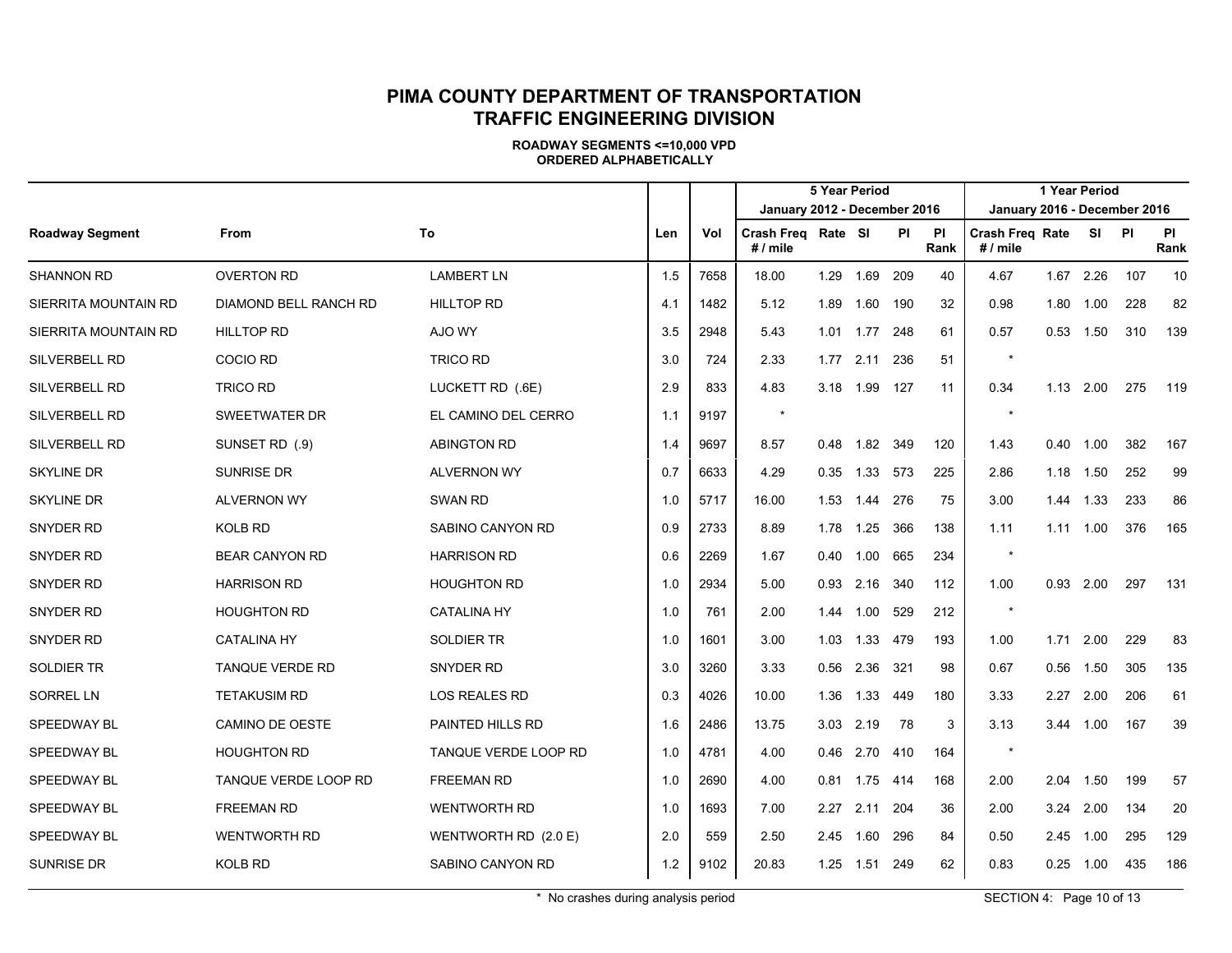|                             |                         |                         |     |      |                                                    | <b>5 Year Period</b> |                 |     |           |                                                        | 1 Year Period |           |     |           |
|-----------------------------|-------------------------|-------------------------|-----|------|----------------------------------------------------|----------------------|-----------------|-----|-----------|--------------------------------------------------------|---------------|-----------|-----|-----------|
| <b>Roadway Segment</b>      | <b>From</b>             | To                      | Len | Vol  | January 2012 - December 2016<br>Crash Freq Rate SI |                      |                 | PI  | <b>PI</b> | January 2016 - December 2016<br><b>Crash Freg Rate</b> |               | SI PI     |     | <b>PI</b> |
|                             |                         |                         |     |      | $# /$ mile                                         |                      |                 |     | Rank      | # / mile                                               |               |           |     | Rank      |
| SUNSET RD                   | <b>BLUE BONNET RD</b>   | <b>CAMINO DE OESTE</b>  | 1.0 | 943  | $\star$                                            |                      |                 |     |           | $\star$                                                |               |           |     |           |
| <b>SUNSET RD</b>            | CAMINO DE OESTE         | SILVERBELL RD           | 0.6 | 1419 | $\star$                                            |                      |                 |     |           | $\star$                                                |               |           |     |           |
| <b>SWAN RD</b>              | OLD VAIL CONNECTION RD  | <b>LOS REALES RD</b>    | 3.0 | 1457 | 6.00                                               | 2.26                 | 1.11 294        |     | 82        | 1.67                                                   | 3.13          | 1.00      | 172 | 43        |
| <b>SWAN RD</b>              | LOS REALES RD           | <b>VALENCIA RD</b>      | 1.0 | 8203 | 5.00                                               | 0.33                 | 1.20            | 589 | 230       | 1.00                                                   | 0.33          | 1.00      | 431 | 184       |
| <b>SWAN RD</b>              | SUNRISE DR              | <b>SKYLINE DR</b>       | 1.0 | 8648 | 33.00                                              | 2.09                 | 1.24            | 241 | 55        | 5.00                                                   | 1.58          | 1.20      | 212 | 65        |
| <b>SWEETWATER DR</b>        | CAMINO DE OESTE         | EL MORAGA DR            | 1.2 | 3363 | 7.50                                               | 1.22                 | 2.93            | 232 | 46        | 1.67                                                   | 1.36 3.90     |           | 193 | 54        |
| <b>SWEETWATER DR</b>        | EL MORAGA DR            | SILVERBELL RD           | 0.7 | 5619 | 7.14                                               | 0.70                 | 1.40            | 475 | 191       | 1.43                                                   | 0.70          | 2.00      | 312 | 141       |
| <b>TANQUE VERDE LOOP RD</b> | SPEEDWAY BL             | <b>TANQUE VERDE RD</b>  | 1.0 | 2831 | 4.00                                               | 0.77                 | 1.25            | 528 | 211       | $\star$                                                |               |           |     |           |
| <b>TANQUE VERDE RD</b>      | <b>CONESTOGA AV</b>     | <b>SOLDIER TR</b>       | 0.5 | 8484 | 10.00                                              | 0.65                 | 1.20            | 548 | 219       | 2.00                                                   | 0.65          | 1.00      | 408 | 178       |
| TANQUE VERDE RD             | <b>SOLDIER TR</b>       | <b>WENTWORTH RD</b>     | 1.0 | 6472 | 9.00                                               | 0.76                 | 1.44            | 398 | 156       | 1.00                                                   |               | 0.42 2.00 | 334 | 150       |
| <b>TERRITORY DR</b>         | <b>CRAYCROFT RD</b>     | VIA VELAZQUEZ           | 1.3 | 1723 | 0.77                                               | 0.24                 | 2.00            | 501 | 200       | $\star$                                                |               |           |     |           |
| <b>TERRITORY DR</b>         | VIA VELAZQUEZ           | <b>KOLB RD</b>          | 1.2 | 1744 | 5.00                                               | 1.57                 | 1.33            | 390 | 151       | 1.67                                                   | 2.62 1.00     |           | 244 | 97        |
| <b>TETAKUSIM RD</b>         | CAMINO DE OESTE         | <b>SORREL LN</b>        | 1.0 | 3809 | 4.00                                               | 0.58                 | 3.40            | 386 | 149       | $\star$                                                |               |           |     |           |
| <b>THORNYDALE RD</b>        | <b>LAMBERT LN</b>       | <b>CAMINO DEL NORTE</b> | 1.0 | 7495 | 24.00                                              | 1.75                 | 2.22 121        |     | 10        | 2.00                                                   | 0.73 3.40     |           | 246 | 98        |
| <b>TRAILS END RD</b>        | PLACITA TUBERIA (1.2 W) | <b>CAMINO DE OESTE</b>  | 2.1 | 779  | 0.48                                               | 0.33                 | 2.00            | 496 | 198       | $\star$                                                |               |           |     |           |
| <b>TRICO MARANA RD</b>      | <b>TRICO RD</b>         | TRICO RD $(1.5 E)$      | 1.5 | 2837 | 4.00                                               | 0.77                 | 1.97            | 368 | 140       | 0.67                                                   | 0.64          | 5.80      | 293 | 127       |
| <b>TRICO RD</b>             | <b>AVRA VALLEY RD</b>   | EL TIRO RD              | 2.7 | 1896 | 2.59                                               | 0.75                 | 1.97            | 354 | 126       | 0.74                                                   | 1.07          | 1.50      | 269 | 115       |
| <b>TRICO RD</b>             | EL TIRO RD              | <b>TRICO MARANA RD</b>  | 1.5 | 3213 | 5.33                                               | 0.91                 | 1.98            | 322 | 99        | 0.67                                                   | 0.57          | 1.00      | 415 | 179       |
| <b>VALENCIA RD</b>          | AJO WY                  | <b>CAMINO VERDE</b>     | 3.9 | 8871 | 7.18                                               | 0.44                 | 1.57            | 335 | 108       | 2.31                                                   | 0.71          | 1.67      | 204 | 59        |
| <b>VALLEY VIEW RD</b>       | PONTATOC RD             | <b>SUNRISE DR</b>       | 1.1 | 934  | 6.36                                               | 3.73                 | 1.29 319        |     | 96        | 0.91                                                   |               | 2.67 1.00 | 288 | 124       |
| <b>WADE RD</b>              | <b>CAMINO VERDE</b>     | <b>VALENCIA RD</b>      | 1.3 | 7503 | 4.62                                               | 0.34                 | 2.30            | 402 | 157       |                                                        |               |           |     |           |
| <b>WADE RD</b>              | PICTURE ROCKS RD        | <b>INA RD</b>           | 0.6 | 7495 | 23.33                                              |                      | 1.71  1.14  347 |     | 116       | 3.33                                                   |               | 1.22 1.00 | 311 | 140       |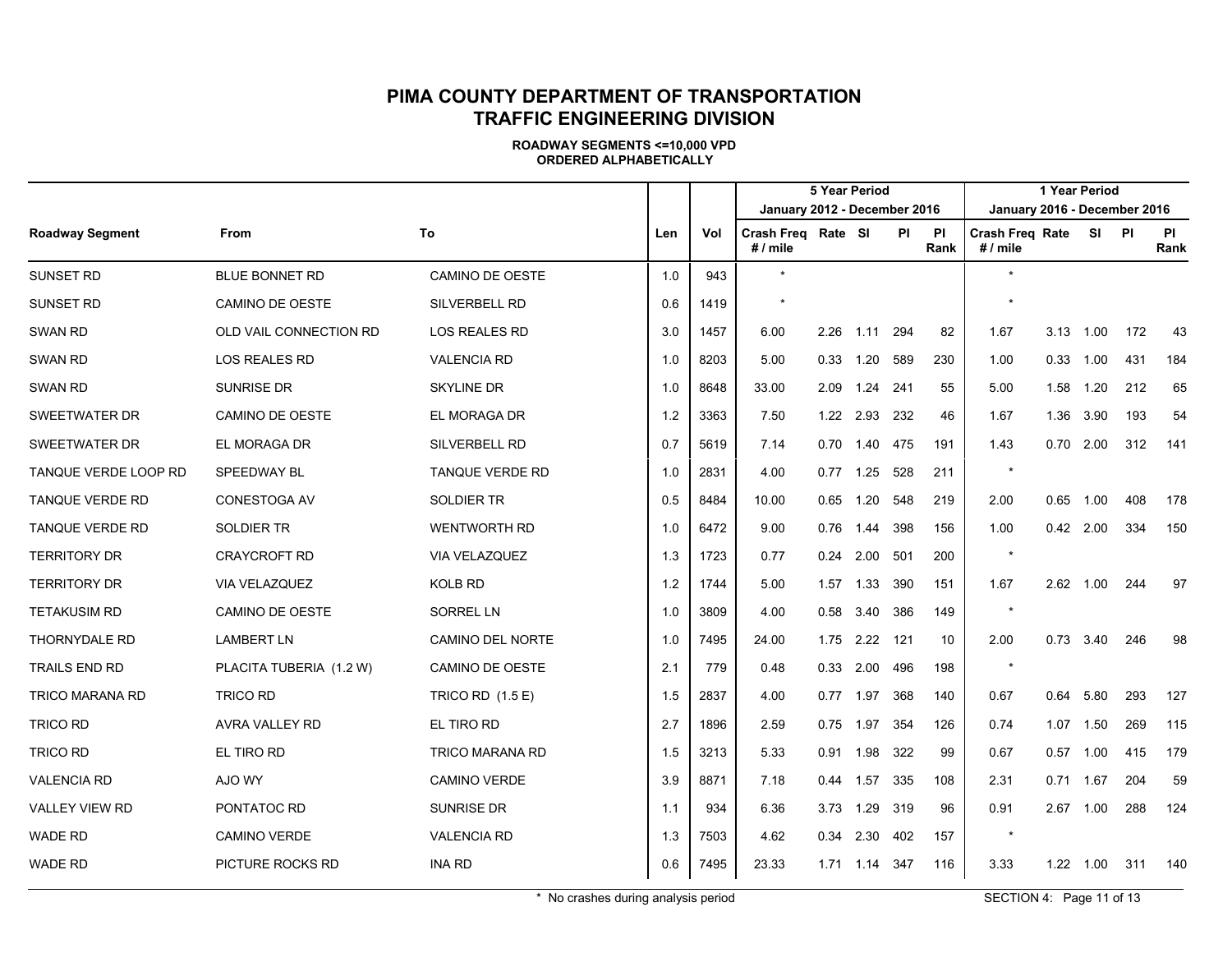|                             |                                          |                         |     |      | January 2012 - December 2016          | <b>5 Year Period</b> |      |           |                   | January 2016 - December 2016       | 1 Year Period |      |           |                   |
|-----------------------------|------------------------------------------|-------------------------|-----|------|---------------------------------------|----------------------|------|-----------|-------------------|------------------------------------|---------------|------|-----------|-------------------|
| <b>Roadway Segment</b>      | To<br>From<br>SAHUARITA RD<br>ANDRADA RD |                         |     |      | <b>Crash Freg Rate SI</b><br># / mile |                      |      | <b>PI</b> | <b>PI</b><br>Rank | <b>Crash Freg Rate</b><br># / mile |               | SI   | <b>PI</b> | <b>PI</b><br>Rank |
| <b>WENTWORTH RD</b>         |                                          |                         | 2.0 | 2599 | 3.50                                  | 0.74                 | 2.26 | 332       | 104               | 1.50                               | 1.58          | 1.33 | 221       | 74                |
| <b>WENTWORTH RD</b>         | ANDRADA RD                               | 110                     | 2.5 | 5555 | 8.80                                  | 0.87                 | 1.45 | 309       | 91                | 2.40                               | l.18          | 1.17 | 240       | 93                |
| <b>WESTOVER AV</b>          | <b>PARTRIDGE ST</b>                      | <b>VALENCIA RD</b>      | 1.6 | 2287 | 9.38                                  | 2.25                 | 1.40 | 233       | 48                | 1.25                               | 1.50          | 1.00 | 295       | 129               |
| <b>WESTOVER AV</b>          | <b>VALENCIA RD</b>                       | <b>DREXEL RD</b>        | 1.0 | 2060 | 11.00                                 | 2.93                 | 1.18 | 305       | 87                | 2.00                               | 2.66          | 1.00 | 242       | 94                |
| <b>WETMORE RD</b>           | <b>HIGHWAY DR</b>                        | LA CHOLLA BL            | 0.5 | 3591 | 30.00                                 | 4.58                 | 2.55 | 83        | 4                 | 4.00                               | 3.05          | 1.50 | 169       | 41                |
| <b>WHITEHOUSE CANYON RD</b> | <b>NOGALES HY</b>                        | <b>MADERA CANYON RD</b> | 6.8 | 2761 | 1.03                                  | 0.20                 | 2.51 | 387       | 150               | 0.29                               | 0.29          | 1.00 | 386       | 168               |
| <b>WILDS RD</b>             | ORACLE RD                                | LAGO DEL ORO PW         | 1.1 | 3891 | 4.55                                  | 0.64                 | 1.20 | 551       | 220               | 0.91                               | 0.64          | 2.00 | 316       | 145               |